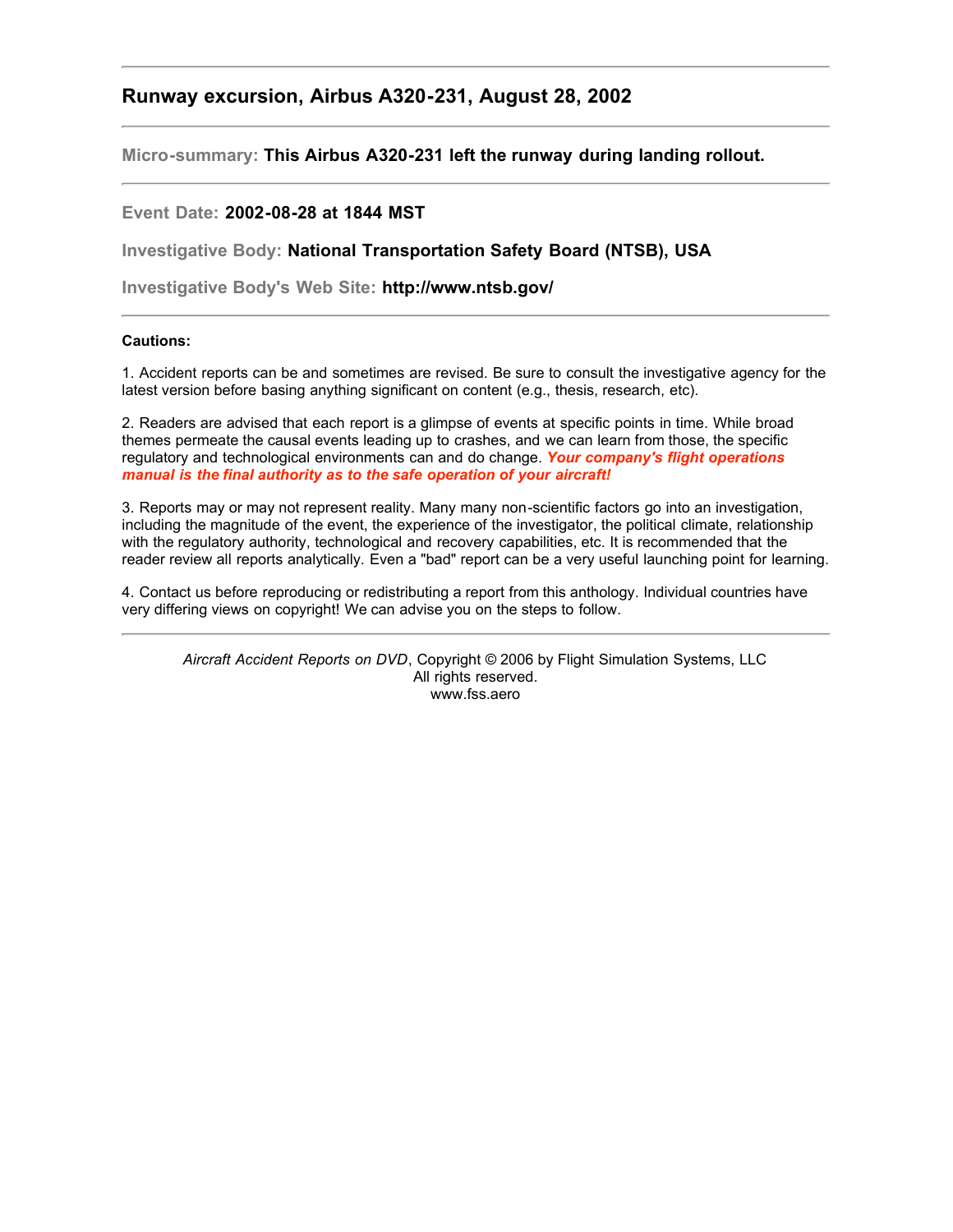| <b>National Transportation Safety Board</b>                                                                                                                                                                                                                                                                                                                                                                                                                                                                                                                                                                                                                                                                                                                                                                                                                                                                                                                                                                                                                                                                                                                                                                                                                                                                                                                                                                                                                                                                                                                                                                                                                                                                                                                                                                                                                                                                                                                                                                                                                                                                                                                                                                                                                                                                                                                                                                                                                                                                                                                                                                                                                                                                                                                                                                                                                       |       | NTSB ID: LAX02FA266<br>Aircraft Registration Number: N635AW |                                   |                                  |                         |                               |                  |  |  |
|-------------------------------------------------------------------------------------------------------------------------------------------------------------------------------------------------------------------------------------------------------------------------------------------------------------------------------------------------------------------------------------------------------------------------------------------------------------------------------------------------------------------------------------------------------------------------------------------------------------------------------------------------------------------------------------------------------------------------------------------------------------------------------------------------------------------------------------------------------------------------------------------------------------------------------------------------------------------------------------------------------------------------------------------------------------------------------------------------------------------------------------------------------------------------------------------------------------------------------------------------------------------------------------------------------------------------------------------------------------------------------------------------------------------------------------------------------------------------------------------------------------------------------------------------------------------------------------------------------------------------------------------------------------------------------------------------------------------------------------------------------------------------------------------------------------------------------------------------------------------------------------------------------------------------------------------------------------------------------------------------------------------------------------------------------------------------------------------------------------------------------------------------------------------------------------------------------------------------------------------------------------------------------------------------------------------------------------------------------------------------------------------------------------------------------------------------------------------------------------------------------------------------------------------------------------------------------------------------------------------------------------------------------------------------------------------------------------------------------------------------------------------------------------------------------------------------------------------------------------------|-------|-------------------------------------------------------------|-----------------------------------|----------------------------------|-------------------------|-------------------------------|------------------|--|--|
| <b>FACTUAL REPORT</b>                                                                                                                                                                                                                                                                                                                                                                                                                                                                                                                                                                                                                                                                                                                                                                                                                                                                                                                                                                                                                                                                                                                                                                                                                                                                                                                                                                                                                                                                                                                                                                                                                                                                                                                                                                                                                                                                                                                                                                                                                                                                                                                                                                                                                                                                                                                                                                                                                                                                                                                                                                                                                                                                                                                                                                                                                                             |       |                                                             | Occurrence Date: 08/28/2002       |                                  |                         | Most Critical Injury: Serious |                  |  |  |
| <b>ÁVIATIQÑ</b>                                                                                                                                                                                                                                                                                                                                                                                                                                                                                                                                                                                                                                                                                                                                                                                                                                                                                                                                                                                                                                                                                                                                                                                                                                                                                                                                                                                                                                                                                                                                                                                                                                                                                                                                                                                                                                                                                                                                                                                                                                                                                                                                                                                                                                                                                                                                                                                                                                                                                                                                                                                                                                                                                                                                                                                                                                                   |       |                                                             | Occurrence Type: Accident         |                                  |                         | Investigated By: NTSB         |                  |  |  |
| Location/Time                                                                                                                                                                                                                                                                                                                                                                                                                                                                                                                                                                                                                                                                                                                                                                                                                                                                                                                                                                                                                                                                                                                                                                                                                                                                                                                                                                                                                                                                                                                                                                                                                                                                                                                                                                                                                                                                                                                                                                                                                                                                                                                                                                                                                                                                                                                                                                                                                                                                                                                                                                                                                                                                                                                                                                                                                                                     |       |                                                             |                                   |                                  |                         |                               |                  |  |  |
| <b>Nearest City/Place</b>                                                                                                                                                                                                                                                                                                                                                                                                                                                                                                                                                                                                                                                                                                                                                                                                                                                                                                                                                                                                                                                                                                                                                                                                                                                                                                                                                                                                                                                                                                                                                                                                                                                                                                                                                                                                                                                                                                                                                                                                                                                                                                                                                                                                                                                                                                                                                                                                                                                                                                                                                                                                                                                                                                                                                                                                                                         | State |                                                             | Zip Code                          | <b>Local Time</b>                | Time Zone               |                               |                  |  |  |
| <b>Phoenix</b>                                                                                                                                                                                                                                                                                                                                                                                                                                                                                                                                                                                                                                                                                                                                                                                                                                                                                                                                                                                                                                                                                                                                                                                                                                                                                                                                                                                                                                                                                                                                                                                                                                                                                                                                                                                                                                                                                                                                                                                                                                                                                                                                                                                                                                                                                                                                                                                                                                                                                                                                                                                                                                                                                                                                                                                                                                                    | AZ    |                                                             | 85034                             | 1844                             | <b>MST</b>              |                               |                  |  |  |
| Airport Proximity: On Airport                                                                                                                                                                                                                                                                                                                                                                                                                                                                                                                                                                                                                                                                                                                                                                                                                                                                                                                                                                                                                                                                                                                                                                                                                                                                                                                                                                                                                                                                                                                                                                                                                                                                                                                                                                                                                                                                                                                                                                                                                                                                                                                                                                                                                                                                                                                                                                                                                                                                                                                                                                                                                                                                                                                                                                                                                                     |       |                                                             | Distance From Landing Facility: 0 |                                  | Direction From Airport: |                               |                  |  |  |
| <b>Aircraft Information Summary</b>                                                                                                                                                                                                                                                                                                                                                                                                                                                                                                                                                                                                                                                                                                                                                                                                                                                                                                                                                                                                                                                                                                                                                                                                                                                                                                                                                                                                                                                                                                                                                                                                                                                                                                                                                                                                                                                                                                                                                                                                                                                                                                                                                                                                                                                                                                                                                                                                                                                                                                                                                                                                                                                                                                                                                                                                                               |       |                                                             |                                   |                                  |                         |                               |                  |  |  |
| Aircraft Manufacturer                                                                                                                                                                                                                                                                                                                                                                                                                                                                                                                                                                                                                                                                                                                                                                                                                                                                                                                                                                                                                                                                                                                                                                                                                                                                                                                                                                                                                                                                                                                                                                                                                                                                                                                                                                                                                                                                                                                                                                                                                                                                                                                                                                                                                                                                                                                                                                                                                                                                                                                                                                                                                                                                                                                                                                                                                                             |       |                                                             | Model/Series                      |                                  |                         |                               | Type of Aircraft |  |  |
| Airbus Industrie                                                                                                                                                                                                                                                                                                                                                                                                                                                                                                                                                                                                                                                                                                                                                                                                                                                                                                                                                                                                                                                                                                                                                                                                                                                                                                                                                                                                                                                                                                                                                                                                                                                                                                                                                                                                                                                                                                                                                                                                                                                                                                                                                                                                                                                                                                                                                                                                                                                                                                                                                                                                                                                                                                                                                                                                                                                  |       |                                                             | A320-231                          |                                  |                         |                               | Airplane         |  |  |
| Sightseeing Flight: No                                                                                                                                                                                                                                                                                                                                                                                                                                                                                                                                                                                                                                                                                                                                                                                                                                                                                                                                                                                                                                                                                                                                                                                                                                                                                                                                                                                                                                                                                                                                                                                                                                                                                                                                                                                                                                                                                                                                                                                                                                                                                                                                                                                                                                                                                                                                                                                                                                                                                                                                                                                                                                                                                                                                                                                                                                            |       |                                                             |                                   | Air Medical Transport Flight: No |                         |                               |                  |  |  |
| Narrative                                                                                                                                                                                                                                                                                                                                                                                                                                                                                                                                                                                                                                                                                                                                                                                                                                                                                                                                                                                                                                                                                                                                                                                                                                                                                                                                                                                                                                                                                                                                                                                                                                                                                                                                                                                                                                                                                                                                                                                                                                                                                                                                                                                                                                                                                                                                                                                                                                                                                                                                                                                                                                                                                                                                                                                                                                                         |       |                                                             |                                   |                                  |                         |                               |                  |  |  |
| Brief narrative statement of facts, conditions and circumstances pertinent to the accident/incident:<br>1.1 HISTORY OF FLIGHT                                                                                                                                                                                                                                                                                                                                                                                                                                                                                                                                                                                                                                                                                                                                                                                                                                                                                                                                                                                                                                                                                                                                                                                                                                                                                                                                                                                                                                                                                                                                                                                                                                                                                                                                                                                                                                                                                                                                                                                                                                                                                                                                                                                                                                                                                                                                                                                                                                                                                                                                                                                                                                                                                                                                     |       |                                                             |                                   |                                  |                         |                               |                  |  |  |
| On August 28, 2002, at 1844 mountain standard time, an Airbus Industrie A320-231, N635AW, operating<br>as America West Airlines flight number 794, landed on runway 08 at the Phoenix Sky Harbor<br>International Airport, Phoenix, Arizona. While decelerating about midfield, the airplane veered<br>right and exited off the side of the runway. Thereafter, the airplane crossed the apron area east<br>of intersection B8 and experienced the separation of its nose gear strut assembly upon traversing<br>the dirt infield area south of the runway, where it slid to a stop on its nose. The airplane was<br>substantially damaged. On board the airplane there were 2 flight crewmembers, 3 flight attendants,<br>and 154 passengers (including 4 lap children), for a total of 159 occupants. Of the 10 persons<br>injured, 1 of the crewmembers (the captain) sustained a minor injury, 7 passengers and 1 lap child<br>sustained minor injuries, and 1 passenger was seriously injured. The daytime flight was performed<br>under the provisions of 14 CFR Part 121. Visual meteorological conditions prevailed. The 2 hour<br>41 minute flight departed from Houston, Texas, at 1803 central daylight time.<br>Days earlier, the airplane's #1 thrust reverser had been rendered inoperative (MEL'd). The #1<br>thrust reverser system had been mechanically locked out by maintenance personnel thereby precluding<br>its usage.<br>The captain of the accident airplane reported to National Transportation Safety Board investigators<br>he had been informed by the captain of the preceding flight, following its arrival in Houston, that<br>the #1 thrust reverser was inoperative and had been MEL'd.<br>At 1840, while approaching Phoenix during the accident flight, a Federal Aviation Administration<br>(FAA) air traffic local controller issued the airplane (call sign Cactus 794) a clearance to land<br>on runway 08. The crew acknowledged the clearance and continued their straight-in visual approach<br>to the runway.<br>FAA recorded radar data indicates that the airplane descended at an approximate 3-degree descent<br>angle from at least 7 miles west of the airport until arriving in the vicinity of the runway<br>threshold.<br>The airplane's captain indicated to the Safety Board's Operations Group Chairman that he was the<br>pilot flying (handling the flight controls). The captain indicated that the airplane's touchdown<br>and his derotation on the runway's centerline was normal. The touchdown occurred about 1,200 feet<br>beyond the threshold, and he initially maintained directional control of the airplane.<br>At 1843:40, the air traffic controller stated to the crew of Cactus 794, "I appreciate the first<br>right turn you can make then a left turn on Bravo and contact ground." |       |                                                             |                                   |                                  |                         |                               |                  |  |  |

*FACTUAL REPORT - AVIATION Page 1*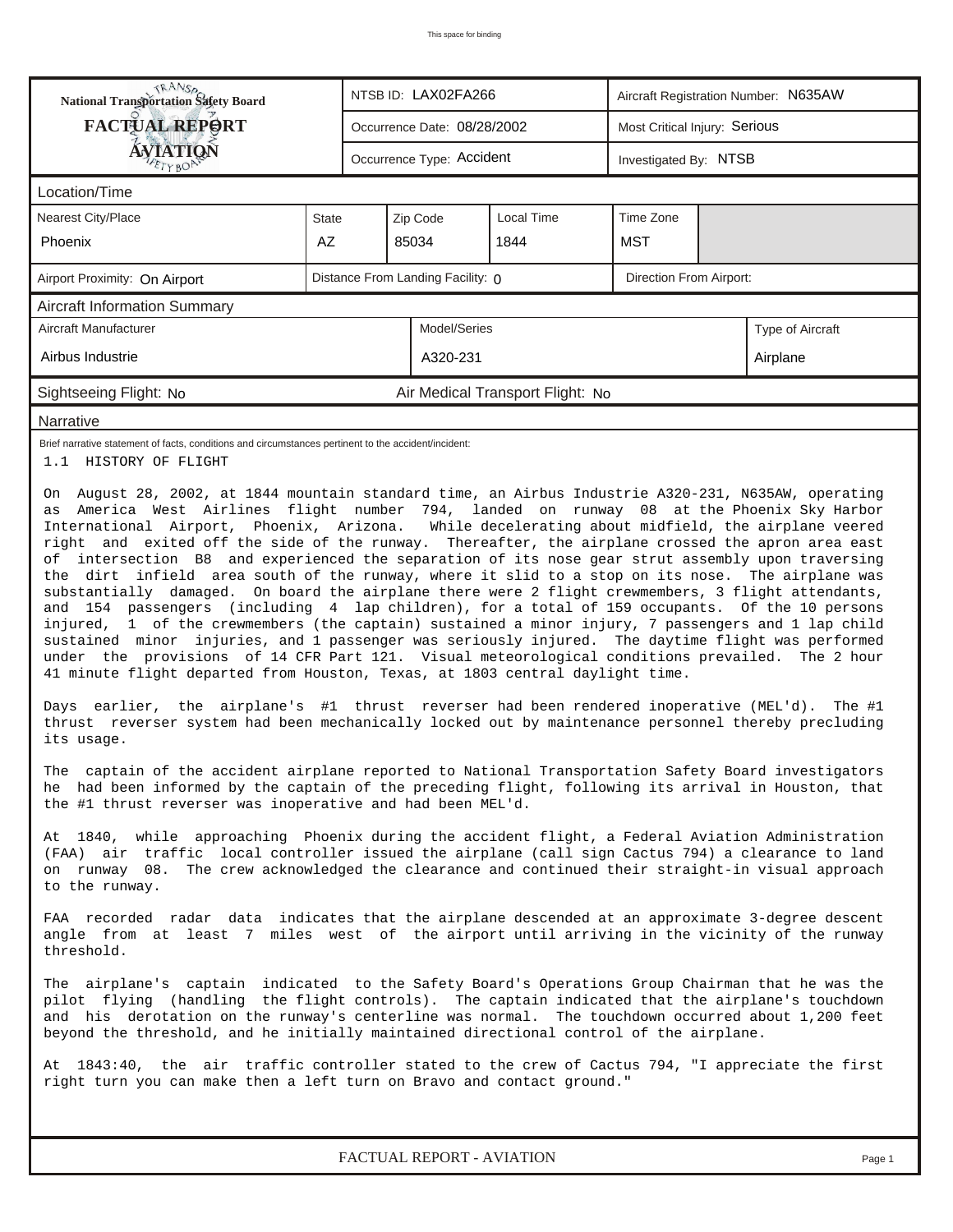| <b>National Transportation Safety Board</b> | NTSB ID: LAX02FA266         |  |
|---------------------------------------------|-----------------------------|--|
| <b>FACTUAL REPORT</b>                       | Occurrence Date: 08/28/2002 |  |
| <b>AVIATION</b>                             | Occurrence Type: Accident   |  |
| Narrative<br>(Continued)                    |                             |  |

In the captain's written statement he reported, in part, that after retarding both thrust levers to the idle position, he engaged the #2 (right side) thrust reverser. Shortly thereafter, the airplane started slowly diverging to the right. The captain reported that he reached down to ensure that the #1 (left side) thrust lever was in idle, and he reduced thrust on #2 while feeding in left rudder steering. The airplane did not respond to the steering input, so he added more pressure to the left brake, which did not correct the airplane's course. The airplane exited off the right side of the runway, and the nose wheel dropped into a ditch. (See the "Airplane Information" section of this report and the "Safety Board Operations Group Chairman's Factual Report" for a description of thrust reverser operation and procedures.)

The air traffic controller observed the airplane veer off the runway and traverse the infield. The controller stated to the flight crew, at 1844:35, "there doesn't appear to be any fire coming out of your wings." At 1845:00, the controller said, "ah theres we see no fire or smoke coming out the vehicles are on their way out right now." The crew responded and stated, at 1845:04, "we're going to evacuate the aircraft."

1.2 INJURIES TO PERSONS

Fire department personnel reported having evaluated 150 occupants. Five of the occupants were transported to medical facilities; the others were treated locally, as needed. The injuries generally consisted of head, neck, shoulder, and back trauma.

1.3 DAMAGE TO AIRPLANE

In pertinent part, the external examination of the airplane revealed lateral skin panel buckling on the sides of the airplane from the aft nosecone area near frame #1, through frame #12, located about 9.5 feet aft. The bottom surface of the airplane's nose was crushed upward a maximum of 12 inches.

Regarding interior structure in the vicinity of the nose gear wheel well, the forward pressure bulkhead was found bent and cracked. The rear pressure bulkhead was bent.

1.4 PERSONNEL INFORMATION, FLIGHT CREW

The accident occurred on the second day of the flight crew's scheduled 3-day flight sequence, which began on August 27 with a flight from Phoenix, Arizona, to San Diego, California, to Phoenix, and then to Houston, Texas. On August 28, the flight to Phoenix blocked out of the gate about 1744 central daylight time.

1.4.1 The Captain.

The captain, age 59, held an airline transport pilot certificate, with an airplane single and multiengine land and rotorcraft helicopter ratings. He held type ratings in the Airbus A320 and the DHC-8. He possessed a first-class aviation medical certificate with the limitation that he must have available glasses for near vision.

A review of the captain's FAA records indicated that he had no history of prior accidents, incidents, or enforcement actions. The captain's total flight time was reported at 19,500 hours, of which 7,000 hours were as captain flying an A320. During the preceding 24 hours, 30, and 90 days the captain had flown for 4, 76, and 232 hours, respectively. The captain's last A320 proficiency check was accomplished in July 2002.

The captain reported that following his arrival in Houston on August 27, he had a 15-hour layover. He stated that he had sufficient sleep in Houston. On August 28, he had lunch with his first officer prior to reporting for duty.

*FACTUAL REPORT - AVIATION Page 1a*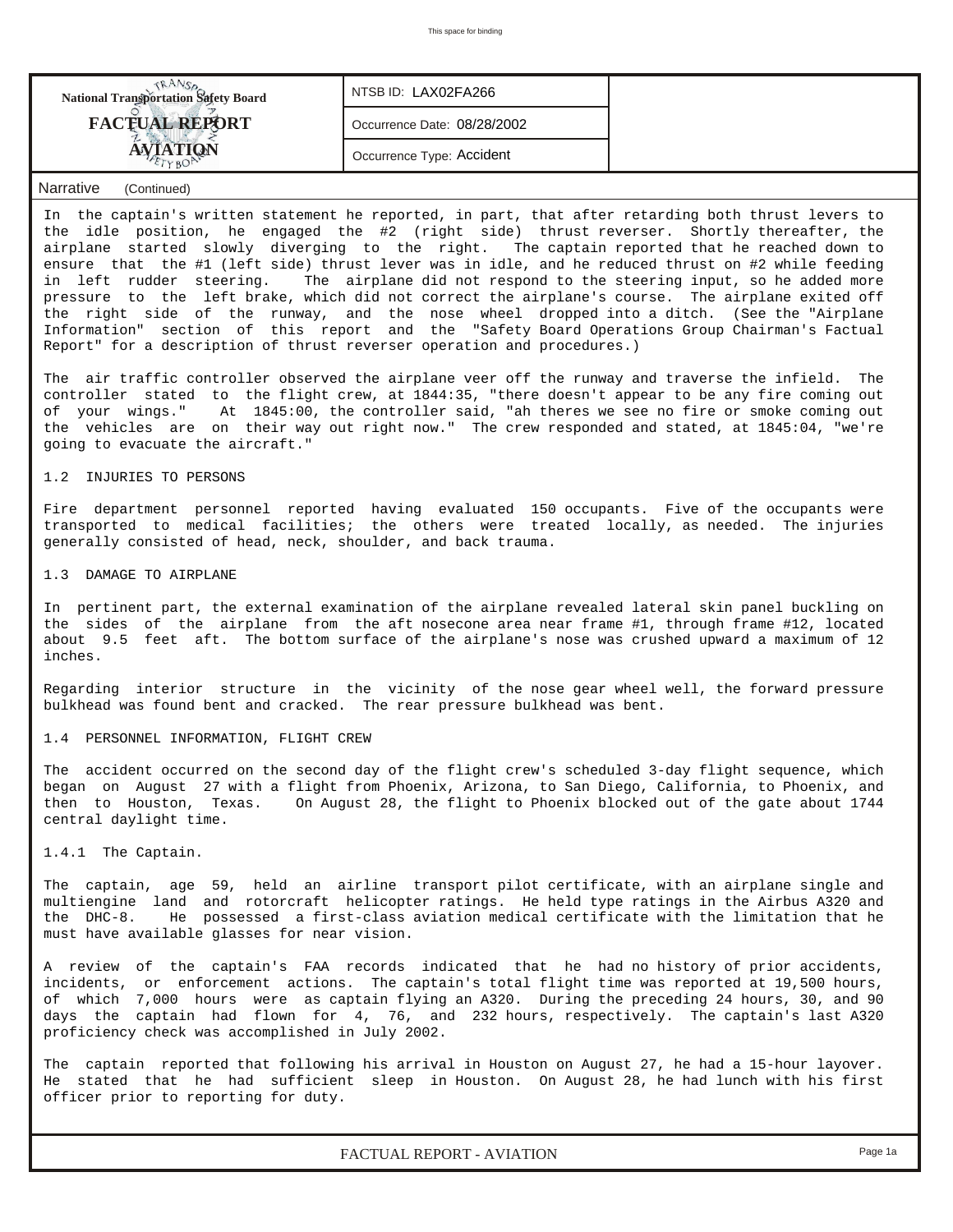

## 1.4.2 The First Officer.

The first officer, age 40, held an airline transport pilot certificate, with airplane single and multiengine land ratings. He held type ratings in the B-737, BA3100, and SF-340. He possessed a first-class aviation medical certificate with the limitation that he must wear corrective lenses.

A review of the first officer's FAA records indicated that he had no history of prior accidents, incidents, or enforcement actions. His total flight time was reported at over 11,000 hours, of which 800 hours were acquired flying an A320. During the preceding 24 hours, 30, and 90 days the first officer had flown for 4, 53, and 173 hours, respectively. The first officer's last A320 proficiency check was accomplished in February 2002.

The first officer reported that following his arrival in Houston on August 27, he likewise had a 15-hour layover. He stated that he had sufficient sleep in Houston. He stated that his rest the night before was adequate, sleep was sufficient and normal, and his fatigue level was insignificant.

#### 1.5 AIRPLANE INFORMATION

1.5.1 Maintenance, General.

The airplane, serial number 092, was manufactured in 1990. America West Airlines maintained the airplane on a continuous airworthiness basis following the Airbus maintenance inspection program. The program was reviewed for accomplishment of the prescribed Through-Flight Checks, 4- and 8-Day Checks, A & C Checks, and for compliance with airworthiness directives. According to the FAA participant, the program audit revealed that America West Airlines had followed the approved maintenance program. The last "C" check and "A" checks were accomplished as scheduled on September 27, 2001, and on July 22, 2002, respectively. By the accident date, the airplane had 40,084 total hours and 18,530 cycles.

#### 1.5.2 Landing Gear.

The airplane's nose and main landing gear overhaul records indicated that all three gears were last overhauled in October 1999. All three gears were installed on the accident airplane in November 1999. All three gears have 18,262 cycles since new and 3,863 cycles since the last overhaul. No sub-components of the nose landing gear assembly have been replaced since installation.

1.5.3 Thrust Reverser Operation and Service History.

The "Landing" section of the America West Airlines "Flight Crew Operations Manual" (FCOM) states the following: "After main gear touchdown, immediately raise the reverse thrust levers to the full reverse position and adjust reverse thrust as necessary. The "Powerplant Controls and Indicators" section of the FCOM provides a description of the airplane's reverser latching levers and thrust levers. In part, the manual indicates that a thrust lever is placed into the reverse position by first pulling up the reverser latching lever that is located on the front of the thrust lever. Thereafter, the thrust lever may be retarded in an aft direction thereby placing it into the reverse thrust position. (See the Safety Board Operations Group Chairman's Factual Report, Attachment 9, for drawings and additional information.)

The thrust reverser systems for the two engines function independently of each other. Pursuant to America West Airlines procedures, N635AW could be dispatched with an inoperative (MEL'd) thrust reverser.

On August 17, 2002, the #1 thrust reverser failed to deploy on landing in Phoenix. The system was repaired, operationally checked, and was found serviceable. Later on August 17, the #1 thrust

*FACTUAL REPORT - AVIATION Page 1b*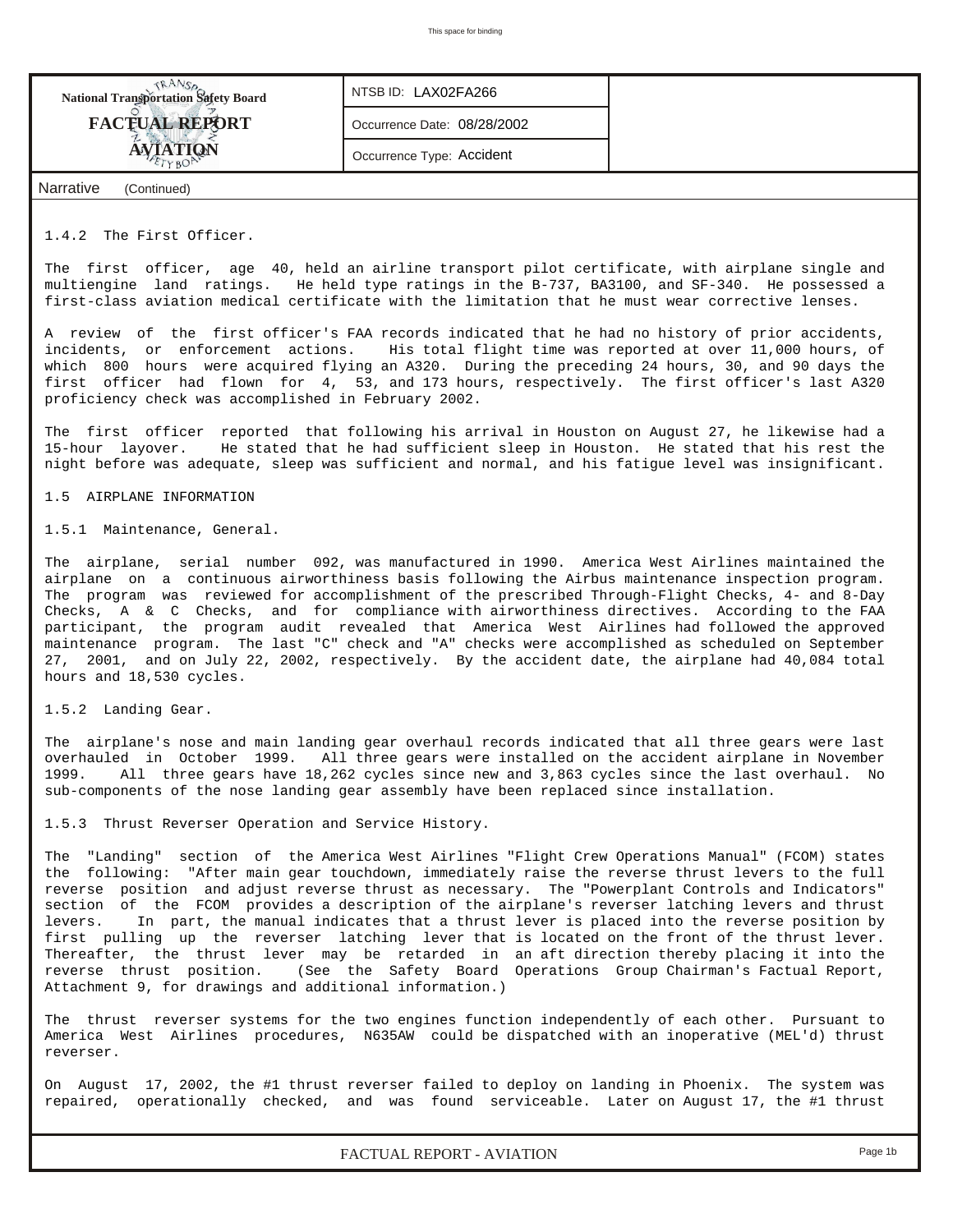| This space for binding                                                                                                                                                                                                                                                                                                                                                                                                                                                                                                                         |                                                                                                                                                                                                                                                                         |                                                                                             |  |  |  |  |  |  |  |
|------------------------------------------------------------------------------------------------------------------------------------------------------------------------------------------------------------------------------------------------------------------------------------------------------------------------------------------------------------------------------------------------------------------------------------------------------------------------------------------------------------------------------------------------|-------------------------------------------------------------------------------------------------------------------------------------------------------------------------------------------------------------------------------------------------------------------------|---------------------------------------------------------------------------------------------|--|--|--|--|--|--|--|
|                                                                                                                                                                                                                                                                                                                                                                                                                                                                                                                                                |                                                                                                                                                                                                                                                                         |                                                                                             |  |  |  |  |  |  |  |
| <b>National Transportation Safety Board</b>                                                                                                                                                                                                                                                                                                                                                                                                                                                                                                    | NTSB ID: LAX02FA266                                                                                                                                                                                                                                                     |                                                                                             |  |  |  |  |  |  |  |
| <b>FACTUAL REPORT</b>                                                                                                                                                                                                                                                                                                                                                                                                                                                                                                                          | Occurrence Date: 08/28/2002                                                                                                                                                                                                                                             |                                                                                             |  |  |  |  |  |  |  |
| <b>AVIATION</b><br>YRO                                                                                                                                                                                                                                                                                                                                                                                                                                                                                                                         | Occurrence Type: Accident                                                                                                                                                                                                                                               |                                                                                             |  |  |  |  |  |  |  |
| <b>Narrative</b><br>(Continued)                                                                                                                                                                                                                                                                                                                                                                                                                                                                                                                |                                                                                                                                                                                                                                                                         |                                                                                             |  |  |  |  |  |  |  |
| reverser failed to deploy again.<br>Maintenance personnel deactivated the reverser and deferred<br>maintenance pursuant to MEL 78-30-01. On August 18, the #1 thrust reverser underwent maintenance.<br>It was satisfactorily operationally checked, and the MEL placard was removed.                                                                                                                                                                                                                                                          |                                                                                                                                                                                                                                                                         |                                                                                             |  |  |  |  |  |  |  |
| On August 20, the #1 thrust reverser did not deploy. It was deactivated, and its status was<br>placarded pursuant to the aforementioned MEL. The airplane's operation continued with the MEL'd<br>On August 27, repair parts were ordered; however, they had not been installed by<br>thrust reverser.<br>the time that the flight crew was dispatched on August 28. At dispatch, the #1 thrust reverser<br>continued to be listed as inoperative pursuant to the MEL.                                                                         |                                                                                                                                                                                                                                                                         |                                                                                             |  |  |  |  |  |  |  |
| The MEL placard was required to be affixed to the throttle quadrant. Following the accident the<br>quadrant area was photographed, and the placard was noted (see photograph).                                                                                                                                                                                                                                                                                                                                                                 |                                                                                                                                                                                                                                                                         |                                                                                             |  |  |  |  |  |  |  |
| 1.5.4 Flight Operation Procedures, Thrust Reverser, and Callouts.                                                                                                                                                                                                                                                                                                                                                                                                                                                                              |                                                                                                                                                                                                                                                                         |                                                                                             |  |  |  |  |  |  |  |
|                                                                                                                                                                                                                                                                                                                                                                                                                                                                                                                                                | According to the MEL, when a thrust reverser is deactivated "it is recommended not to select<br>reverse thrust on affected engine at landing."                                                                                                                          |                                                                                             |  |  |  |  |  |  |  |
| The airline's procedures, as indicated by information in its simulator lesson quide for thrust<br>reverser operation and related airspeed callouts (pursuant to the FCOM), is as follows:                                                                                                                                                                                                                                                                                                                                                      |                                                                                                                                                                                                                                                                         |                                                                                             |  |  |  |  |  |  |  |
| "Reverse thrust is most effective at high speeds and will always reduce the 'brake only'<br>stopping distance. Reverse thrust is effective down to as low as 60 knots."                                                                                                                                                                                                                                                                                                                                                                        |                                                                                                                                                                                                                                                                         |                                                                                             |  |  |  |  |  |  |  |
| "After main gear touchdown and with the thrust levers at idle, immediately raise the<br>reverse thrust levers to the full reverse position. The FADEC [Full Authority Digital Engine<br>Control] limits N1 during MAX REVERSE."                                                                                                                                                                                                                                                                                                                |                                                                                                                                                                                                                                                                         |                                                                                             |  |  |  |  |  |  |  |
| "Although the FADEC<br>operating limits, and call out any engine operational limits being approached, exceeded or any<br>other abnormalities."                                                                                                                                                                                                                                                                                                                                                                                                 |                                                                                                                                                                                                                                                                         | will control the maximum thrust, the PNF should monitor engine                              |  |  |  |  |  |  |  |
| knots, the PNF announces '80 KNOTS.'"                                                                                                                                                                                                                                                                                                                                                                                                                                                                                                          |                                                                                                                                                                                                                                                                         | "Maintain up to the maximum reverse thrust until the airspeed decreases to 80 knots. At 80  |  |  |  |  |  |  |  |
| 60 knots. At 60 knots, the PNF announces '60 KNOTS.'"                                                                                                                                                                                                                                                                                                                                                                                                                                                                                          |                                                                                                                                                                                                                                                                         | "After 80 knots, start reducing reverse thrust toward idle reverse to be at idle reverse by |  |  |  |  |  |  |  |
| 1.5.5 Approach and Landing Briefings.                                                                                                                                                                                                                                                                                                                                                                                                                                                                                                          |                                                                                                                                                                                                                                                                         |                                                                                             |  |  |  |  |  |  |  |
| approach and landing briefing.<br>non-flying pilot does not make."                                                                                                                                                                                                                                                                                                                                                                                                                                                                             | America West Airlines had procedures in effect for the conduct of approach and landing briefings.<br>In pertinent part, the airline's policy indicated that the pilot flying (PF) should initiate the<br>The FCOM specified "the pilot flying will make any callout the |                                                                                             |  |  |  |  |  |  |  |
| The airline had guidelines for the role of the pilot not flying (PNF) during the time when the PF<br>briefs the approach.<br>In pertinent part, the crew resource management approach encouraged the PNF<br>to be supportive of the PF, and backup his conduct/performance if he omitted items pertinent to the<br>approach briefing.<br>The FCOM stated that "All approaches have certain basics in common.<br>These are<br>good descent planning, careful review of the approach procedures, accurate flying and good crew<br>coordination." |                                                                                                                                                                                                                                                                         |                                                                                             |  |  |  |  |  |  |  |
| In part, in the FCOM's "Approach Briefing and Planning" section, it stated the following:                                                                                                                                                                                                                                                                                                                                                                                                                                                      |                                                                                                                                                                                                                                                                         |                                                                                             |  |  |  |  |  |  |  |
| "The PNF                                                                                                                                                                                                                                                                                                                                                                                                                                                                                                                                       |                                                                                                                                                                                                                                                                         | will obtain the airport information as soon as possible and inform the PF of the landing    |  |  |  |  |  |  |  |
|                                                                                                                                                                                                                                                                                                                                                                                                                                                                                                                                                | FACTUAL REPORT - AVIATION                                                                                                                                                                                                                                               | Page 1c                                                                                     |  |  |  |  |  |  |  |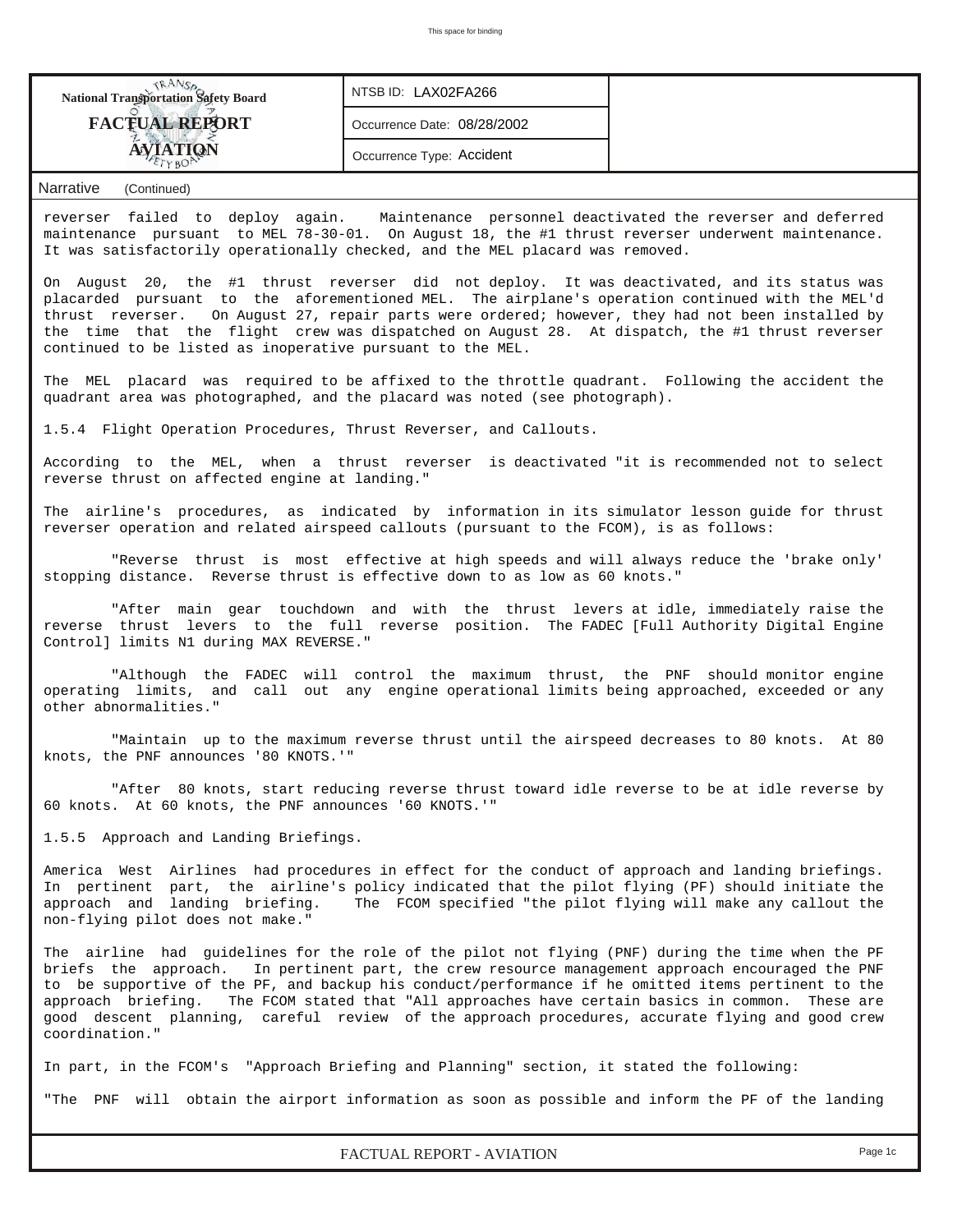| <b>National Transportation Safety Board</b> | NTSB ID: LAX02FA266         |  |
|---------------------------------------------|-----------------------------|--|
| <b>FACTUAL REPORT</b>                       | Occurrence Date: 08/28/2002 |  |
| <b>AVIATION</b>                             | Occurrence Type: Accident   |  |
| <b>Narrative</b><br>(Continued)             |                             |  |

runway currently in use. The PF will brief these items as soon as specific airport conditions are known prior to top of descent: ...The landing flap setting, ...target airspeed...autobrake level (if desired) consistent with runway length, desired stopping distance, and any special problems."

(The FCOM was changed following the accident. The following specific briefing item was added: "Crews must also brief any en route failure or MELs that may affect the landing and rollout.")

#### 1.6 METEOROLOGICAL INFORMATION

At 1840:11, the local Phoenix Sky Harbor Airport controller reported to Cactus 794 that the wind direction was from 060 degrees, and its speed was 12 knots. About 1843, the wind speed had increased to 16 knots.

At 1856, the Phoenix Airport weather was, in part, wind from 090 degrees at 14 knots, with 10 miles visibility.

On the accident day in Phoenix, sunset occurred at 1859. The end of civil twilight was at 1924.

The ambient light condition inside and outside the airplane was evaluated on September 5. On this date sunset occurred at 1848, about 11 minutes earlier than on the day of the accident. The end of civil twilight occurred at 1914. The America West Airlines Operations Safety Director and the Cabin Safety Manager reported that during their September 5 inspection, which was performed about the time of the accident, there was sufficient light to clearly see.

## 1.7 AIRPORT AND GROUND FACILITIES

Runway 08 is oriented on a magnetic bearing of 078 degrees. In the vicinity of the runway threshold, the elevation is 1,109 feet mean sea level. The runway is 11,490 feet long and 150 feet wide. The runway has a concrete grooved surface, and it was dry at the time of the accident.

Design engineering terrain elevation and slope data was received from airport administration personnel. A comparison was made between the provided data and the Safety Board investigation -<br>team's observations of the actual terrain. No discrepancies were noted. The terrain has its maximum elevation at the runway crown, and it gradually slopes downward toward the runway edge. Thereafter, the terrain elevation continues to decrease on the taxiway apron and reaches its lowest point in the infield area where the airplane came to rest. No drainage culverts or berms existed along the accident airplane's rollout path.

1.8 FLIGHT RECORDERS

The cockpit voice and digital flight data recorders were examined by the Safety Board's Vehicle Recorder Laboratory in Washington, D. C.

### 1.8.1 Cockpit Voice Recorder.

The airplane was equipped with a Fairchild Model A-100A cockpit voice recorder (CVR), serial number 26340, which showed no evidence of structural damage. The interior of the recorder and the tape sustained no apparent heat or impact damage. A Dukane underwater locator beacon (ULB) was<br>installed on the recorder. It was found to be inoperative when tested in the Safety Board's It was found to be inoperative when tested in the Safety Board's laboratory.

A transcript was prepared of the cockpit communications during the latter portion of the flight and accident sequence. The transcript starts at 1813:40 mountain standard time and ends at 1824:58. Thereafter, about 13 minutes of nonpertinent conversation between the pilots was not transcribed. The transcript resumes at 1838:15, as the flight was vectored for landing on runway 08. The

*FACTUAL REPORT - AVIATION Page 1d*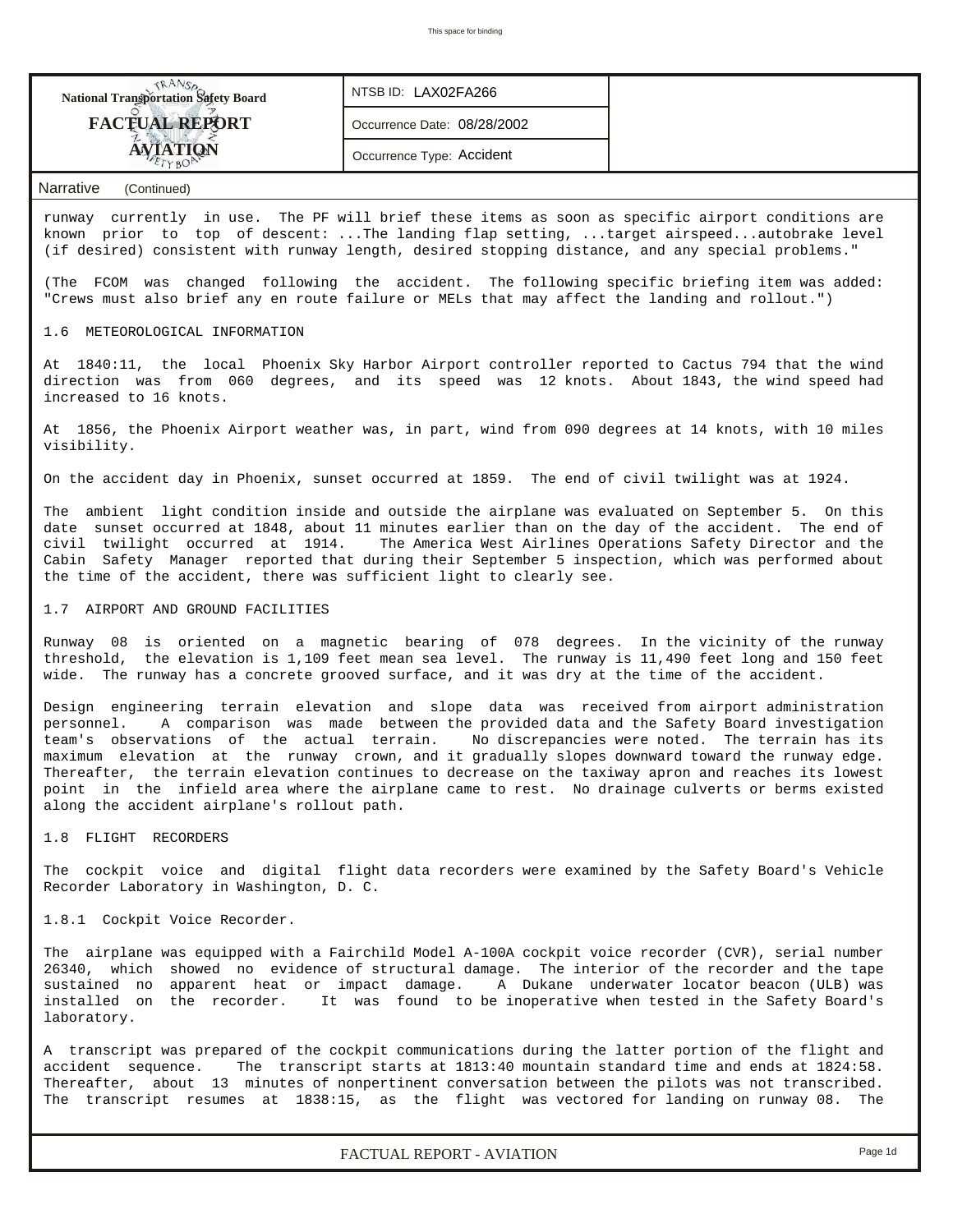| <b>FACTUAL REPORT</b><br>Occurrence Date: 08/28/2002 |  |
|------------------------------------------------------|--|
| Occurrence Type: Accident                            |  |

transcript covers the captain (pilot flying) and the first officer's (pilot not flying) preparation for approach, the descent, and vectoring for approach and landing. The transcript ends at 1844:03.

As evidenced by the recorded communications, the PF did not mention to the PNF that the #1 (or any) thrust reverser was inoperative (MEL'd). The PNF did not state to the PF, or otherwise discuss with the PF, that the #1 thrust reverser was inoperative (MEL'd). During the landing rollout, the required airspeed callouts were not made.

1.8.2 Digital Flight Data Recorder.

Safety Board laboratory personnel reported that the Allied Signal Model 980-4700-003 DFDR was found in good condition. About 1 minute 40 seconds of data pertinent to the accident was extracted and plotted. Also included, for comparison purposes, were selected parameters from the prior three landings.

The accident airplane's DFDR data indicated that about 4 seconds before the nose landing gear touched down, both thrust levers were brought to the idle position (0 degrees thrust lever angle (TLA)). As the nose gear touched down, both engine's thrust levers were brought to the full reverse position (-25 degrees TLA). During the next 8 seconds, the #1 thrust lever moved from the full reverse position to idle, then to the cruise position (+25 degrees TLA), and ultimately to the Take-Off/Go Around (TOGA) position, where it remained for 11 seconds before returning to the idle position. During this same period, the #2 thrust reverser remained at full reverse for 18 seconds, was moved to near the cruise position for about 2 seconds, and then returned to the idle position, concurrently with the #1 thrust lever. During the 11 seconds when the #1 engine was at TOGA thrust and the #2 engine was at full reverse, a right yawing motion occurred.

The DFDR indicated that the antiskid system was in the "on" position.

#### 1.9 WRECKAGE AND IMPACT INFORMATION

The airplane's initial point of touchdown on runway 08 was not located. The site was not conspicuous among the array of observed tire tread marks near the touchdown zone.

Airport operations personnel inspected the runway during the evening of August 28. A set of light tire tracks was first discernable beginning about 2,000 feet beyond runway 08's threshold. These tire tracks, near the center of the runway, led to progressively darker tracks, consistent with heavy braking as the airplane drifted toward the south edge of the runway. The tracks were directionally oriented toward the accident airplane.

The Safety Board investigator's subsequent examination of the accident site revealed tracks consistent with the airplane's left and right main landing gear tires. In several locations the transfer marks/tracks made by these tires appeared symmetrical. With the exception of one nose gear tire that was found deflated after the accident, all tires had retained air pressure.

The tracks were prominent on the runway's right side and along the adjacent apron where an alternating dark and light pattern became visible. The pattern appeared consistent with anti-skid brake operation.

The magnetic bearing of the tire tracks at the pavement's edge was 082 degrees. Adjacent to this location an estimated 6-inch-deep (maximum depth) ground scar (swath) was found in the hard-packed dirt infield. In the dirt, fragments from the airplane's nose landing gear strut assembly were found.

The airplane was found with its nose at ground level in the infield between the B-9 and B-10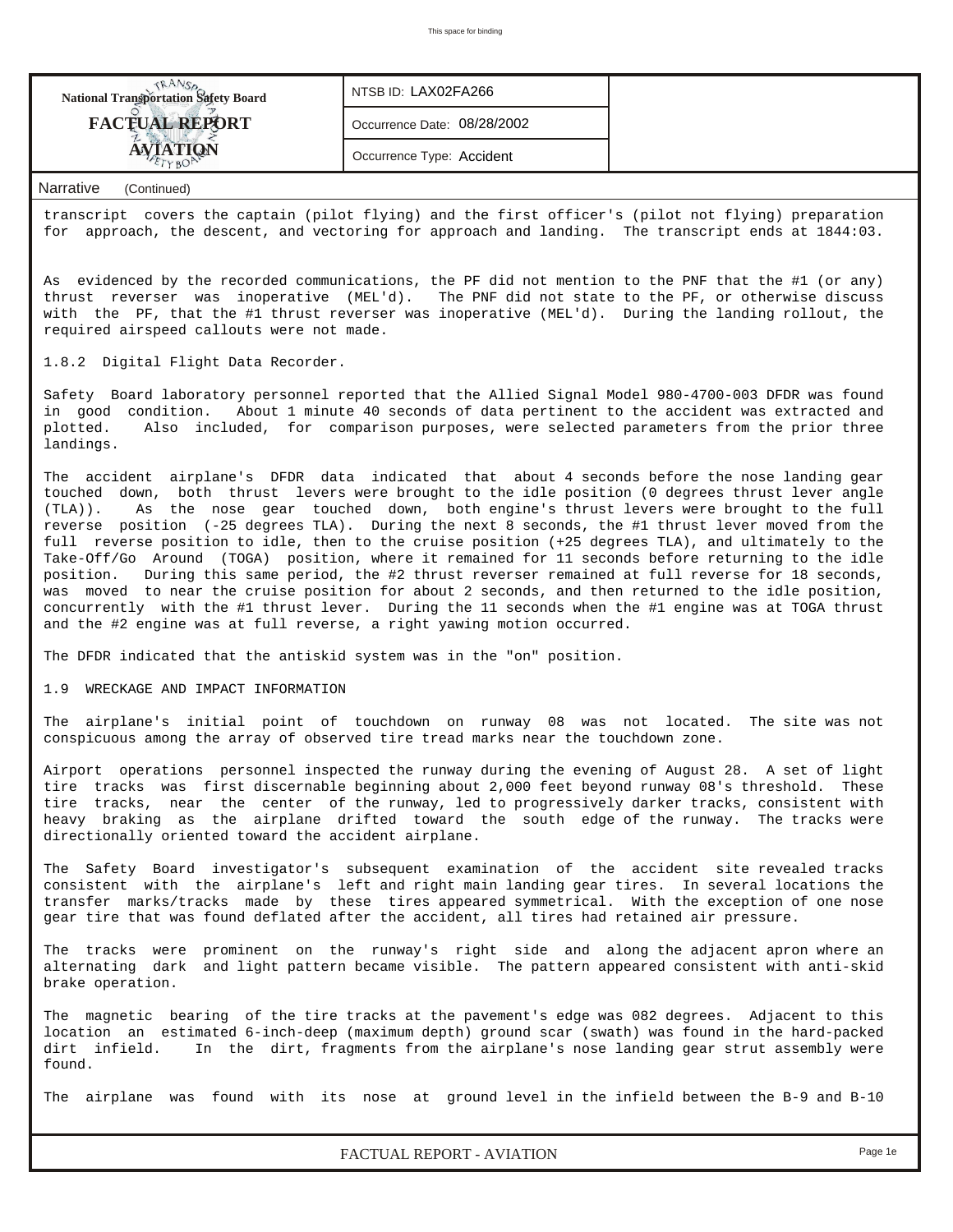| <b>National Transportation Safety Board</b> | NTSB ID: LAX02FA266         |  |
|---------------------------------------------|-----------------------------|--|
| <b>FACTUAL REPORT</b>                       | Occurrence Date: 08/28/2002 |  |
| <b>TETYBOR</b>                              | Occurrence Type: Accident   |  |

intersections, on a magnetic bearing of 095 degrees. This location was approximately 7,650 feet east of the threshold. The airplane's nose was at the following approximate global positioning satellite coordinates: 33 degrees 26.414 minutes north latitude by 112 degrees 00.132 minutes west longitude. The lateral distance between the right side of the runway and the airplane's centerline was about 130 feet. There was no fire.

## 1.10 MEDICAL AND PATHOLOGICAL INFORMATION

The captain and first officer submitted breath alcohol and urine specimens for toxicological tests to an America West Airlines contract laboratory on August 28, 2002. The specimens tested negative for alcohol and screened drugs of abuse.

The three cabin attendants were also tested for alcohol and screened drugs of abuse. All tests were negative.

## 1.11 SURVIVAL FACTORS

The City of Phoenix Fire Department performed an internal review of its response to the accident. In summary, the Aviation Division's deputy chief reported that about 1845, fire station 19 received a "ring down" on the crash phone line from the control tower. The information received was "very sketchy at best." Some firemen reported hearing that "this was a drill" and some heard "this is not a drill." No other information was given over the crash phone as the tower hung up. Thereafter, fire equipment was dispatched. One unit pulled forward to the aircraft movement area line in front of the station and requested clearance to the drill. This unit did not know which ground frequency would handle the request as no information was given on the "ring down." At this time, the airport's ground controller advised the unit that it was not a drill and to proceed onto a taxiway where they would see the airplane. As the unit approached the airplane, occupants were observed evacuating via slides.

Fire department personnel secured the scene, treated injured persons, consulted with crewmembers, and verified that all occupants had deplaned. A fire line tape was placed around the entire airplane, and the fire command denied entry to the airplane without its permission.

The fire department's deputy chief reported that America West maintenance personnel started to remove slides and board the aircraft without permission from the fire department command. The command requested that the police department personnel assist with prevention of unauthorized entry. An FAA representative arrived on scene about 1950 and assumed on-scene control responsibilities.

#### 1.11.1 Evacuation Slides and Usage.

Seconds after the airplane came to a stop the captain ordered an evacuation. The evacuation was accomplished using the four overwing emergency exits and the two forward door exits, 1L and 1R. Although all of the slides deployed during the evacuation, the two aft slides, 2L and 2R, were not used. No evidence was found indicating that any slide deployment malfunctions occurred.

Flight attendants indicated that the downward angle to which an exiting passenger would have been subjected upon using the rear slides was steep in the airplane's nose down pitch attitude. It therefore was more prudent to evacuate using the forward slides.

The Safety Board investigator reviewed a videotape made by the City of Phoenix, Sky Harbor International Airport, of the fire department's accident scene response, and also reviewed still photographs showing the deployed evacuation slides. In pertinent part, the images show the relative angle between the airplane's longitudinal axis and the ground onto which the slides deployed. The photographs document that the aft slides touched the ground on one corner at the

*FACTUAL REPORT - AVIATION Page 1f*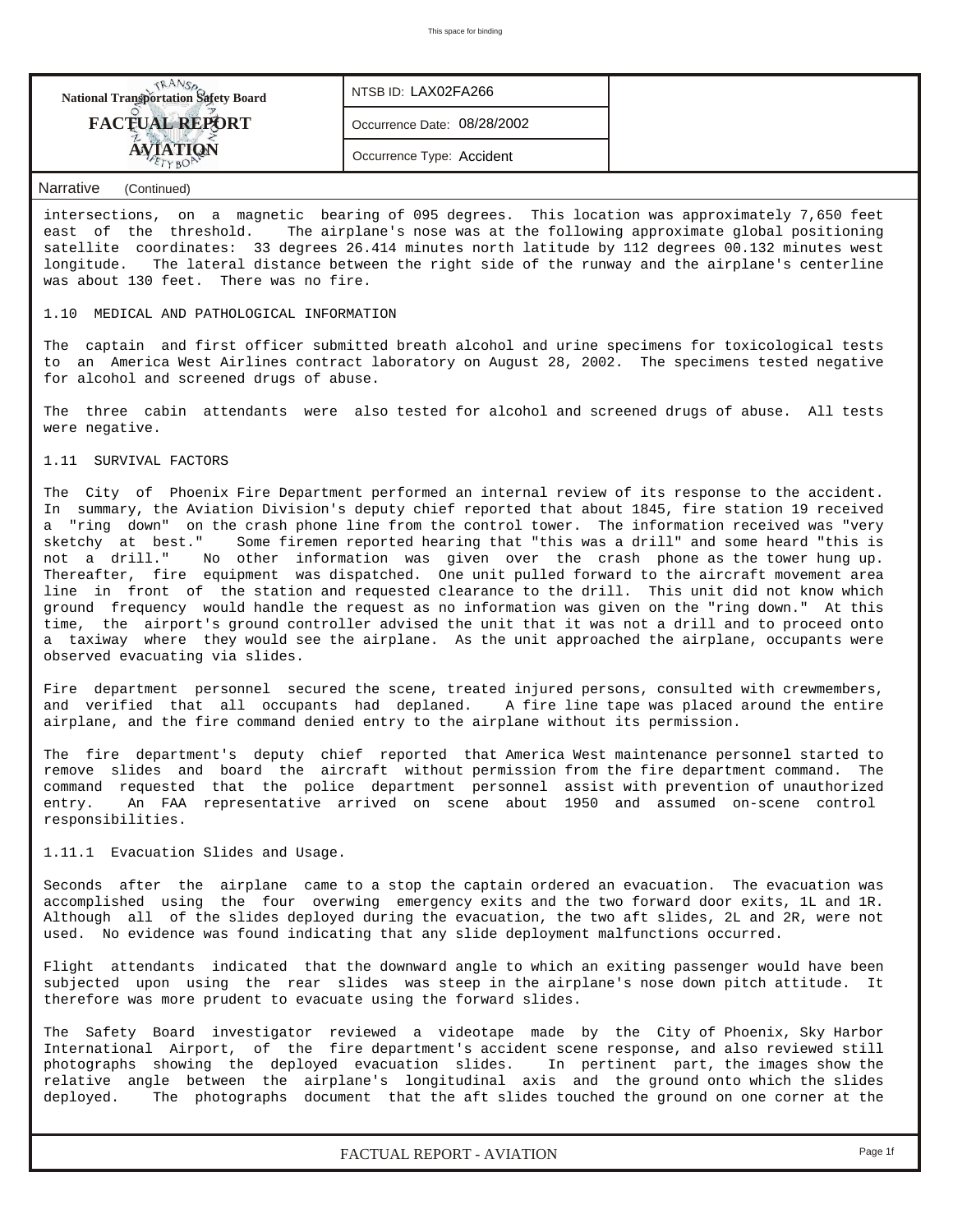| <b>National Transportation Safety Board</b> | NTSB ID: LAX02FA266         |  |
|---------------------------------------------|-----------------------------|--|
| <b>FACTUAL REPORT</b>                       | Occurrence Date: 08/28/2002 |  |
| <b>ÁVIATION</b>                             | Occurrence Type: Accident   |  |
| Narrative<br>(Continued)                    |                             |  |

bottom of the slides.

1.11.2 Emergency Exit Light System, Cockpit.

A three-position toggle type switch labeled "EMER EXIT LT" is located in the cockpit's overhead panel. The switch partially controls activation of the airplane's emergency lights for the escape path and exit markers, overhead emergency lights, overwing escape route lights, and escape slide lights. When the switch is in the ARM position, emergency lights activate under specified conditions, such as when the airplane's normal aircraft electrical power system fails or when there is an interruption of electric power from specified sources.

The America West Airlines "Normal Procedures" checklist for "Preflight" requires that the cockpit crew position the emergency exit light switch in the "ARM" position before flight.

America West Airline mechanics, who had entered the cockpit during the nighttime recovery operation to start the APU and energize the brake system, reported observing the position of the overhead Emergency Light Switch in the cockpit. The switch was found in the "OFF" position.

During an interview conducted with the captain on September 4, 2002, he reported that when he exited the cockpit he observed that all of the emergency lights were on. He recalled seeing the Floor Lighting, Emergency Exit Signs in the cabin ceiling, and the Exit signs over the doors illuminated. After checking for remaining passengers, he returned to the cockpit and turned off the battery switches and the Emergency Exit Lights. The captain stated that he turned off the lights because he wanted the cabin to be dark so that any fire flaring up would be obvious.

1.11.3 Cabin Emergency Lights.

A guarded push button type switch labeled "LIGHT EMER" is located on the forward flight attendant's (purser's) panel in the forward cabin. Depressing this button performs the same function as positioning the cockpit's "EMER EXIT LT" switch to the "ON" position. According to America West operating procedures, it is the responsibility of the #1 flight attendant to "turn on emergency exit lights after releasing seat belt."

The first flight attendant located in the forward outboard jump seat reported that the entire light panel above the jump seat was "dead." He did not activate the emergency light switch because "it was too dark" to see it." The second flight attendant, located in the forward inboard jump seat, reported that she never saw the emergency lights turn on. She did see the exit sign lights over the exits. She reported that there was no aisle lighting.

The cabin emergency light system was examined. The location of the forward flight attendants' panel was observable in the ambient light condition with the cabin doors closed. When the switch guard was lifted and the emergency exit lights button was depressed, the emergency light system (ELS) illuminated the seat-mounted floor proximity escape path lights, the exit row lights, and the overhead exit signs. Due to the ambient light level, these lights were not needed to move about the cabin during the September 5, 2002, test that terminated at 1850.

In summary, the ELS was found functional when activated during the tests in all circuit configurations. The light bulbs from the "EMER EXIT LT" selector were found to be functional. Also, the cockpit control switch for that system was found functional in all configurations.

## 1.12 TESTS AND RESEARCH

Components from the airplane's nose landing gear strut, the brake control unit, the left and right thrust control units, the CVR and the DFDR, were removed from the airplane and examined. Additional examinations were performed regarding the thrust lever friction and thrust reverser

*FACTUAL REPORT - AVIATION Page 1g*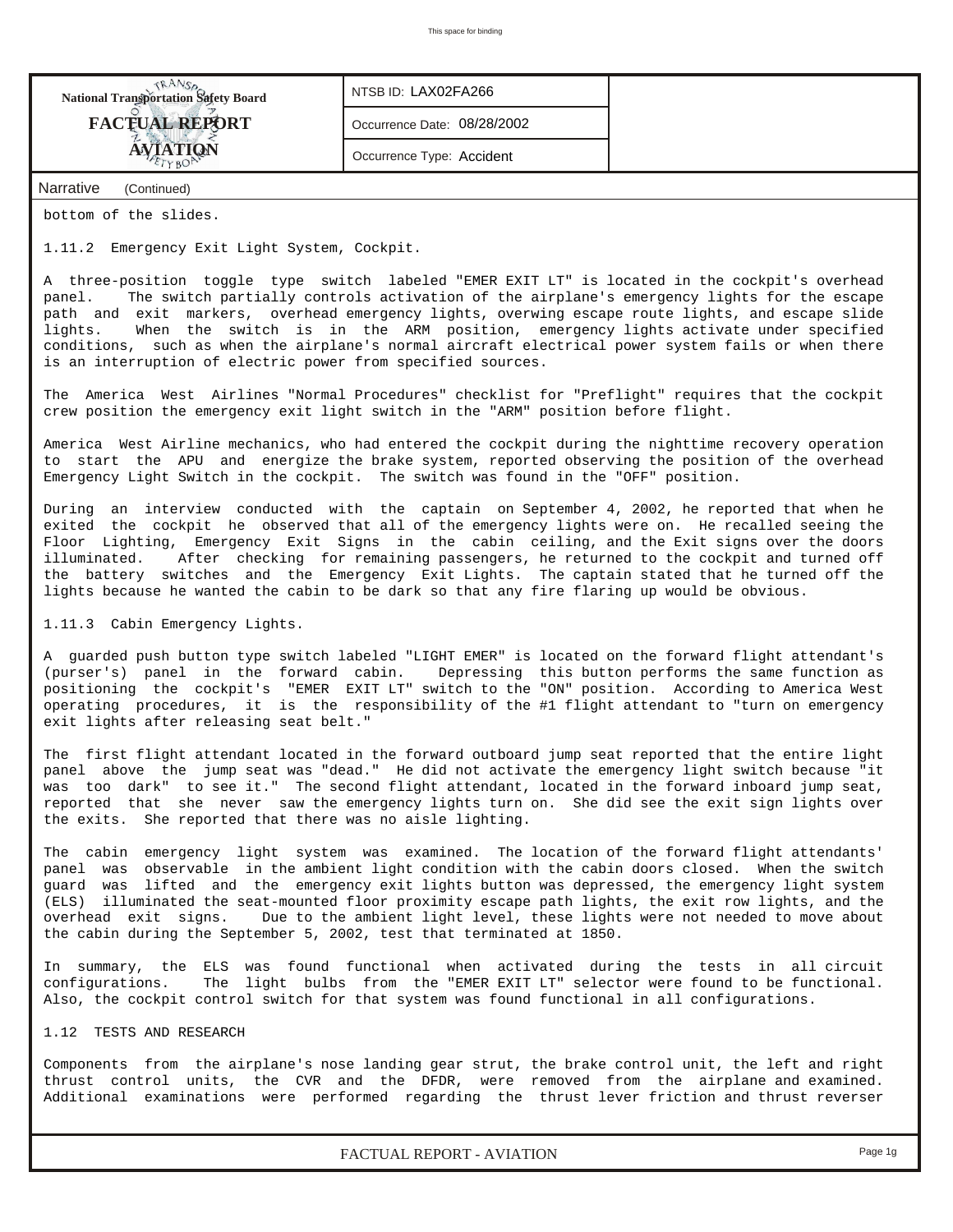| <b>National Transportation Safety Board</b>                                                                                                                                                                                                                                                                                                                                                                                                                                                              | NTSB ID: LAX02FA266                                                                   |  |  |  |  |  |  |  |  |
|----------------------------------------------------------------------------------------------------------------------------------------------------------------------------------------------------------------------------------------------------------------------------------------------------------------------------------------------------------------------------------------------------------------------------------------------------------------------------------------------------------|---------------------------------------------------------------------------------------|--|--|--|--|--|--|--|--|
| <b>FACTUAL REPORT</b>                                                                                                                                                                                                                                                                                                                                                                                                                                                                                    | Occurrence Date: 08/28/2002                                                           |  |  |  |  |  |  |  |  |
| AVIATION<br>TYBO                                                                                                                                                                                                                                                                                                                                                                                                                                                                                         | Occurrence Type: Accident                                                             |  |  |  |  |  |  |  |  |
| <b>Narrative</b><br>(Continued)                                                                                                                                                                                                                                                                                                                                                                                                                                                                          |                                                                                       |  |  |  |  |  |  |  |  |
| system.                                                                                                                                                                                                                                                                                                                                                                                                                                                                                                  |                                                                                       |  |  |  |  |  |  |  |  |
| 1.12.1 Nose Landing Gear Strut and Wheels.                                                                                                                                                                                                                                                                                                                                                                                                                                                               |                                                                                       |  |  |  |  |  |  |  |  |
| The nose landing gear (NLG) strut assembly was found fractured into three pieces. Examination of<br>the fractured surfaces revealed features consistent with bending overstress breakage, according to<br>the Safety Board's Materials Laboratory.                                                                                                                                                                                                                                                       |                                                                                       |  |  |  |  |  |  |  |  |
| The left tire bead was broken, and the tire was deflated. The right tire remained inflated. Both<br>the inboard and outboard surfaces of the left tire had scoring marks around the entire<br>circumference.<br>The score marks were angled approximately 45 degrees from the direction of normal<br>rotation. The right tire showed no damage.                                                                                                                                                          |                                                                                       |  |  |  |  |  |  |  |  |
| A review of maintenance log entries for non-routine maintenance associated with the NLG strut,<br>torque link, strut axle leakage or strut extension was undertaken for about the 5-month period<br>preceding the accident. No evidence of non-routine maintenance was found. Also, a review of<br>maintenance records for the A-checks completed in June and July 2002 indicated no non-routine<br>maintenance related to NLG damage.                                                                   |                                                                                       |  |  |  |  |  |  |  |  |
| 1.12.2 Brake and Anti-skid Components.                                                                                                                                                                                                                                                                                                                                                                                                                                                                   |                                                                                       |  |  |  |  |  |  |  |  |
| The Brake Steering Control Unit was removed from the airplane and examined. Two automated tests<br>were conducted to check the function, integrity, and operation of the unit. No discrepancies were<br>found, and the unit was found completely operational.                                                                                                                                                                                                                                            |                                                                                       |  |  |  |  |  |  |  |  |
| 1.12.3 Throttle Control Unit.                                                                                                                                                                                                                                                                                                                                                                                                                                                                            |                                                                                       |  |  |  |  |  |  |  |  |
| The throttle control unit proportionally changes the mechanical movement from the thrust levers<br>into an electrical signal that is sent to the FADEC. Both throttle control units were removed and<br>functionally tested, with no discrepancies noted.                                                                                                                                                                                                                                                |                                                                                       |  |  |  |  |  |  |  |  |
| 1.12.4 Thrust Lever Friction.                                                                                                                                                                                                                                                                                                                                                                                                                                                                            |                                                                                       |  |  |  |  |  |  |  |  |
| Both thrust levers were manipulated to evaluate friction in their manual movement. The friction<br>forces of both levers in the accident airplane were observed to be similar to forces required to<br>move levers in another similar airplane. Movement of the left thrust lever in a forward direction<br>(from the maximum reverse position) showed that movement past the idle detent position required a<br>nominal force; the lever did not easily slip over the detent.                           |                                                                                       |  |  |  |  |  |  |  |  |
| 1.12.5 Thrust Reverser System.                                                                                                                                                                                                                                                                                                                                                                                                                                                                           |                                                                                       |  |  |  |  |  |  |  |  |
| The #1 thrust reverser was found stowed and its deactivated status was noted on the airplane's<br>Minimum Equipment List (MEL). A MEL placard (sticker) was observed on the forward portion of the<br>left-hand side of the thrust lever quadrant, directly forward of the thrust lever's TOGA position.<br>All pertinent thrust reverser components were secured from usage by the specified insertion of<br>lockout pins in a manner consistent with the America West Airlines maintenance procedures. |                                                                                       |  |  |  |  |  |  |  |  |
|                                                                                                                                                                                                                                                                                                                                                                                                                                                                                                          | The #2 thrust reverser was found unlocked. It appeared to have functional capability. |  |  |  |  |  |  |  |  |
| 1.13 ADDITIONAL INFORMATION                                                                                                                                                                                                                                                                                                                                                                                                                                                                              |                                                                                       |  |  |  |  |  |  |  |  |
| 1.13.1 First Officer Statements.                                                                                                                                                                                                                                                                                                                                                                                                                                                                         |                                                                                       |  |  |  |  |  |  |  |  |
| Regarding the prelanding approach briefing, the first officer stated that the captain had given the<br>briefing at the normal time during the descent, but that the inoperative thrust reverser was not                                                                                                                                                                                                                                                                                                  |                                                                                       |  |  |  |  |  |  |  |  |

*FACTUAL REPORT - AVIATION Page 1h*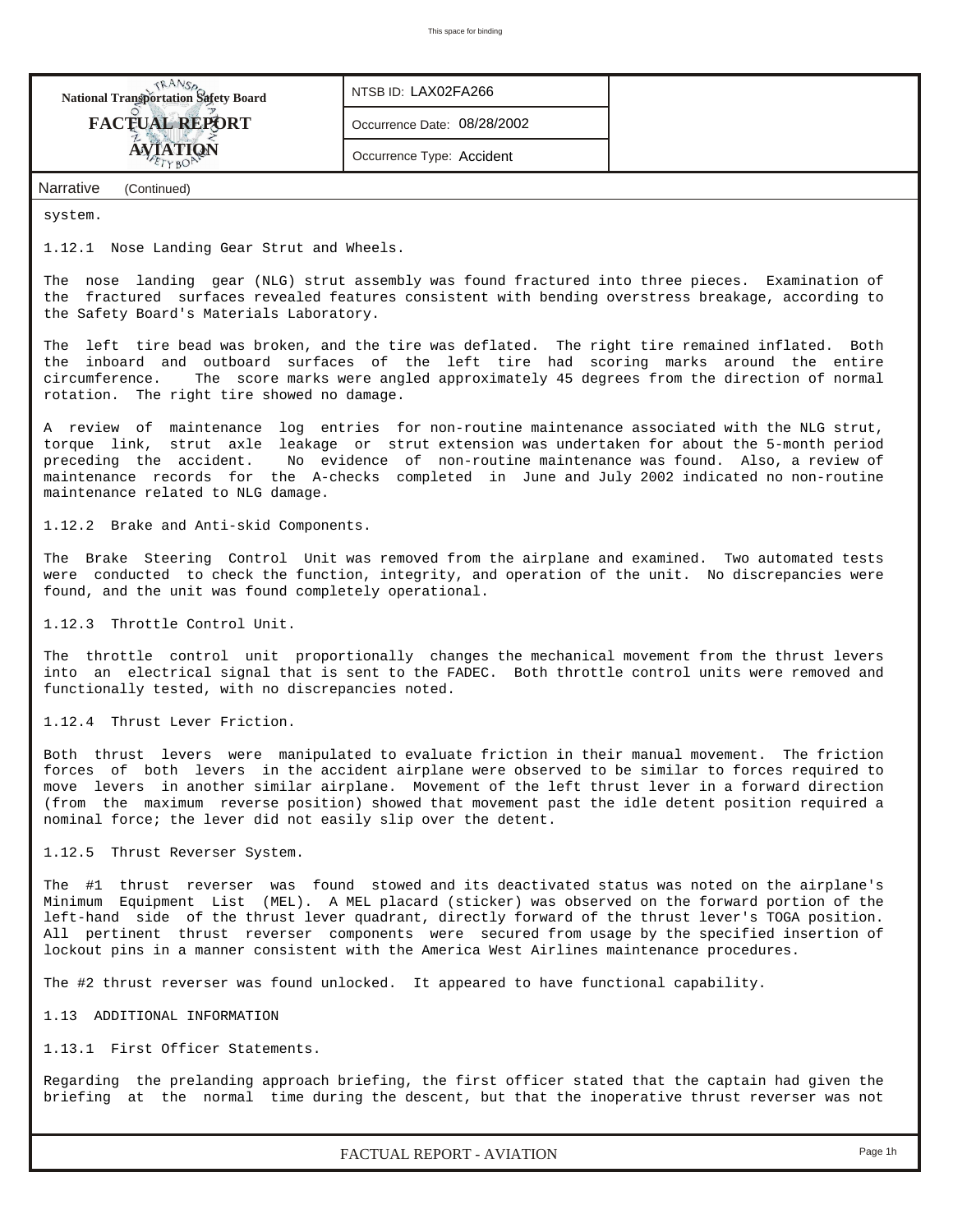

discussed at that time. Additionally, there was no discussion about specific procedures to be followed during landing or rollout.

The first officer reported that, following touchdown, he noticed an increase in engine sound as the captain selected reverse thrust. He stated that a Master Caution Light was illuminated and a single chime was heard for a #1 thrust reverser fault. He did not consider this significant because the #1 thrust reverser had been deactivated per the MEL. He indicated that the airplane began to veer right, and the captain brought the engines out of reverse thrust. The first officer additionally reported that during this time his attention was focused outside the airplane, and that at this point he thought that they would stay on the runway, with drift being stopped or possibly a correction to the left already begun. Instead the airplane veered farther right, and he could see the airplane was going to depart the runway. The first officer stated he instinctively applied maximum brakes with both feet without a request from the captain. The first officer stated that he received no instructions from the captain during the accident sequence.

1.13.2 FAA Participant Statements.

The FAA participant, an aircrew program manager, A-320, verbally reported to the Safety Board investigator-in-charge, that while the #1 thrust reverser's inoperative status was not a defined approach briefing item, its inoperative (MEL'd) status should have been briefed during the approach because the airplane's deceleration performance during rollout would be impacted by an inoperative thrust reverser.

1.13.3 Parties.

Parties to the investigation include the FAA, America West Airlines, and the Air Line Pilots Association. Pursuant to the provisions of ICAO Annex 13, the French Bureau Enquetes-Accidents (BEA), through its technical advisor from the airplane's manufacturer, Airbus Industrie, provided additional technical assistance.

### 1.14 WRECKAGE RELEASE

The airplane wreckage was released in person to the America West Airlines Director of Safety on September 6, 2003.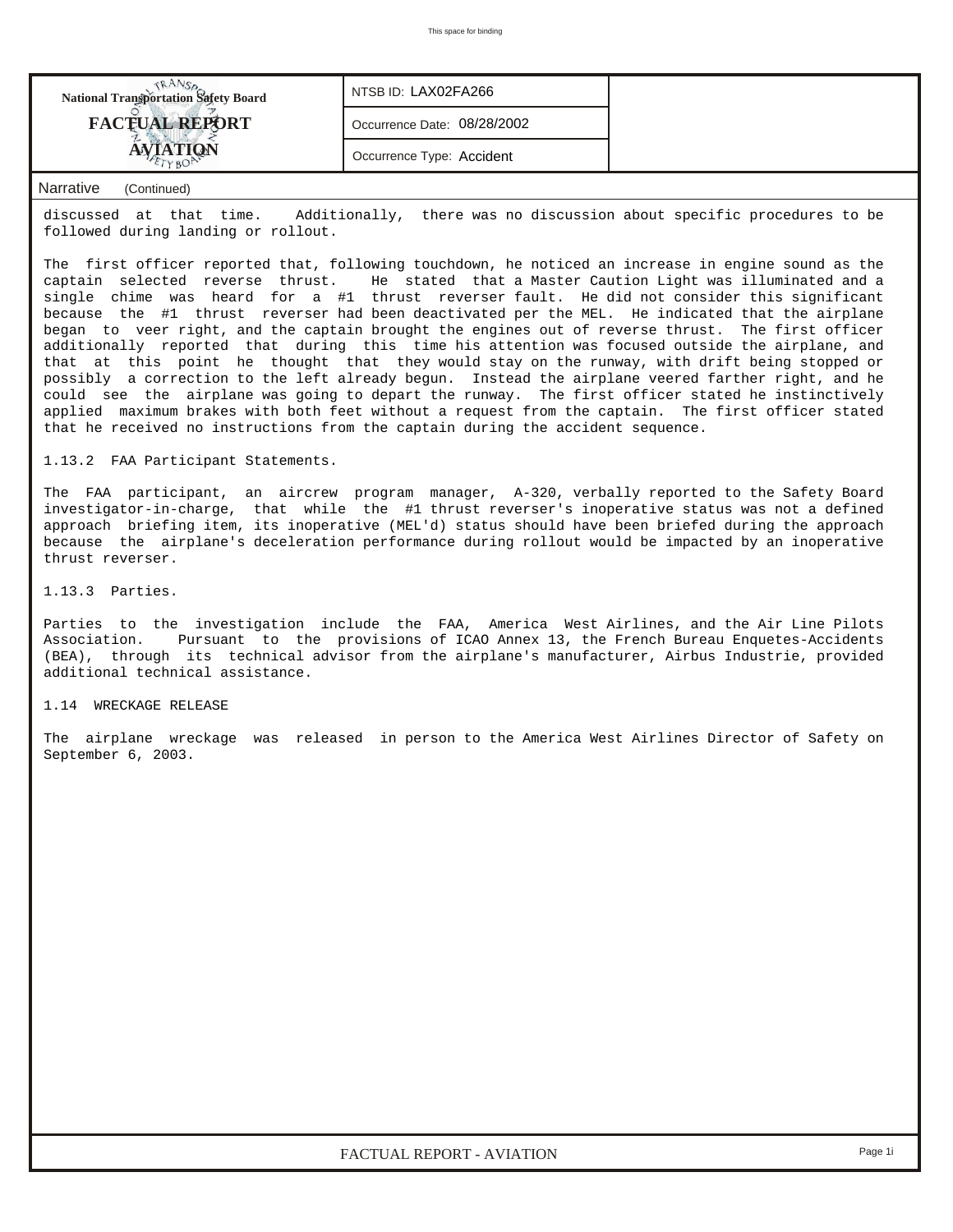| <b>National Transportation Safety Board</b>                             |                      | NTSB ID: LAX02FA266                                   |                                                    |                          |                                      |       |                             |              |                           |  |
|-------------------------------------------------------------------------|----------------------|-------------------------------------------------------|----------------------------------------------------|--------------------------|--------------------------------------|-------|-----------------------------|--------------|---------------------------|--|
| <b>FACTUAL REPORT</b>                                                   |                      |                                                       | Occurrence Date: 08/28/2002                        |                          |                                      |       |                             |              |                           |  |
| <b>AVIATION</b>                                                         |                      |                                                       | Occurrence Type: Accident                          |                          |                                      |       |                             |              |                           |  |
| Landing Facility/Approach Information                                   |                      |                                                       |                                                    |                          |                                      |       |                             |              |                           |  |
| <b>Airport Name</b>                                                     |                      | Airport ID:                                           | <b>Airport Elevation</b>                           |                          | Runway Used                          |       | Runway Length               |              | Runway Width              |  |
| Phoenix Sky Harbor Intl.                                                |                      | <b>PHX</b>                                            | 1135 Ft. MSL                                       | 08                       |                                      | 11490 |                             | 150          |                           |  |
| Runway Surface Type: Concrete                                           |                      |                                                       |                                                    |                          |                                      |       |                             |              |                           |  |
| Runway Surface Condition: Dry                                           |                      |                                                       |                                                    |                          |                                      |       |                             |              |                           |  |
| Type Instrument Approach: Visual                                        |                      |                                                       |                                                    |                          |                                      |       |                             |              |                           |  |
| VFR Approach/Landing: Full Stop; Straight-in                            |                      |                                                       |                                                    |                          |                                      |       |                             |              |                           |  |
| Aircraft Information                                                    |                      |                                                       |                                                    |                          |                                      |       |                             |              |                           |  |
| Aircraft Manufacturer<br>Airbus Industrie                               |                      |                                                       | Model/Series<br>A320-231                           |                          |                                      |       | <b>Serial Number</b><br>092 |              |                           |  |
| Airworthiness Certificate(s): Transport                                 |                      |                                                       |                                                    |                          |                                      |       |                             |              |                           |  |
| Landing Gear Type: Retractable - Tricycle                               |                      |                                                       |                                                    |                          |                                      |       |                             |              |                           |  |
| Homebuilt Aircraft? No<br>Number of Seats: 156                          |                      |                                                       | Certified Max Gross Wt.                            |                          | 156700 LBS                           |       | Number of Engines: 2        |              |                           |  |
| Engine Type:<br>Turbo Fan                                               |                      |                                                       | Engine Manufacturer:<br>International Aero Engines |                          | Model/Series:<br>V2500-A1            |       |                             |              | Rated Power:<br>25000 LBS |  |
| - Aircraft Inspection Information                                       |                      |                                                       |                                                    |                          |                                      |       |                             |              |                           |  |
| Type of Last Inspection                                                 |                      | Date of Last Inspection<br>Time Since Last Inspection |                                                    |                          |                                      |       |                             |              | Airframe Total Time       |  |
| <b>Continuous Airworthiness</b>                                         |                      | 5658 Hours<br>07/2000                                 |                                                    |                          |                                      |       | 40084 Hours                 |              |                           |  |
| - Emergency Locator Transmitter (ELT) Information                       |                      |                                                       |                                                    |                          |                                      |       |                             |              |                           |  |
| ELT Installed?                                                          | <b>ELT Operated?</b> |                                                       |                                                    |                          | ELT Aided in Locating Accident Site? |       |                             |              |                           |  |
| Owner/Operator Information                                              |                      |                                                       |                                                    |                          |                                      |       |                             |              |                           |  |
| Registered Aircraft Owner                                               |                      |                                                       | <b>Street Address</b>                              | Rodney Square North      |                                      |       |                             |              |                           |  |
| Wilmington Trust Company, Trustee                                       |                      | City                                                  |                                                    |                          |                                      |       |                             | <b>State</b> | Zip Code                  |  |
|                                                                         |                      | DE<br>19890<br>Wilmington<br><b>Street Address</b>    |                                                    |                          |                                      |       |                             |              |                           |  |
| <b>Operator of Aircraft</b>                                             |                      |                                                       |                                                    | 4000 E. Sky Harbor Blvd. |                                      |       |                             |              |                           |  |
| AMERICA WEST AIRLINES                                                   |                      | City                                                  | Phoenix                                            |                          |                                      |       | AΖ                          | State        | Zip Code<br>85034         |  |
| Operator Does Business As: America West Airlines                        |                      |                                                       |                                                    |                          | Operator Designator Code: AWXA       |       |                             |              |                           |  |
| - Type of U.S. Certificate(s) Held:                                     |                      |                                                       |                                                    |                          |                                      |       |                             |              |                           |  |
| Air Carrier Operating Certificate(s): Flag Carrier/Domestic             |                      |                                                       |                                                    |                          |                                      |       |                             |              |                           |  |
| Operating Certificate:                                                  |                      |                                                       | Operator Certificate:                              |                          |                                      |       |                             |              |                           |  |
| Regulation Flight Conducted Under: Part 121: Air Carrier                |                      |                                                       |                                                    |                          |                                      |       |                             |              |                           |  |
| Type of Flight Operation Conducted: Scheduled; Domestic; Passenger Only |                      |                                                       |                                                    |                          |                                      |       |                             |              |                           |  |
| FACTUAL REPORT - AVIATION<br>Page 2                                     |                      |                                                       |                                                    |                          |                                      |       |                             |              |                           |  |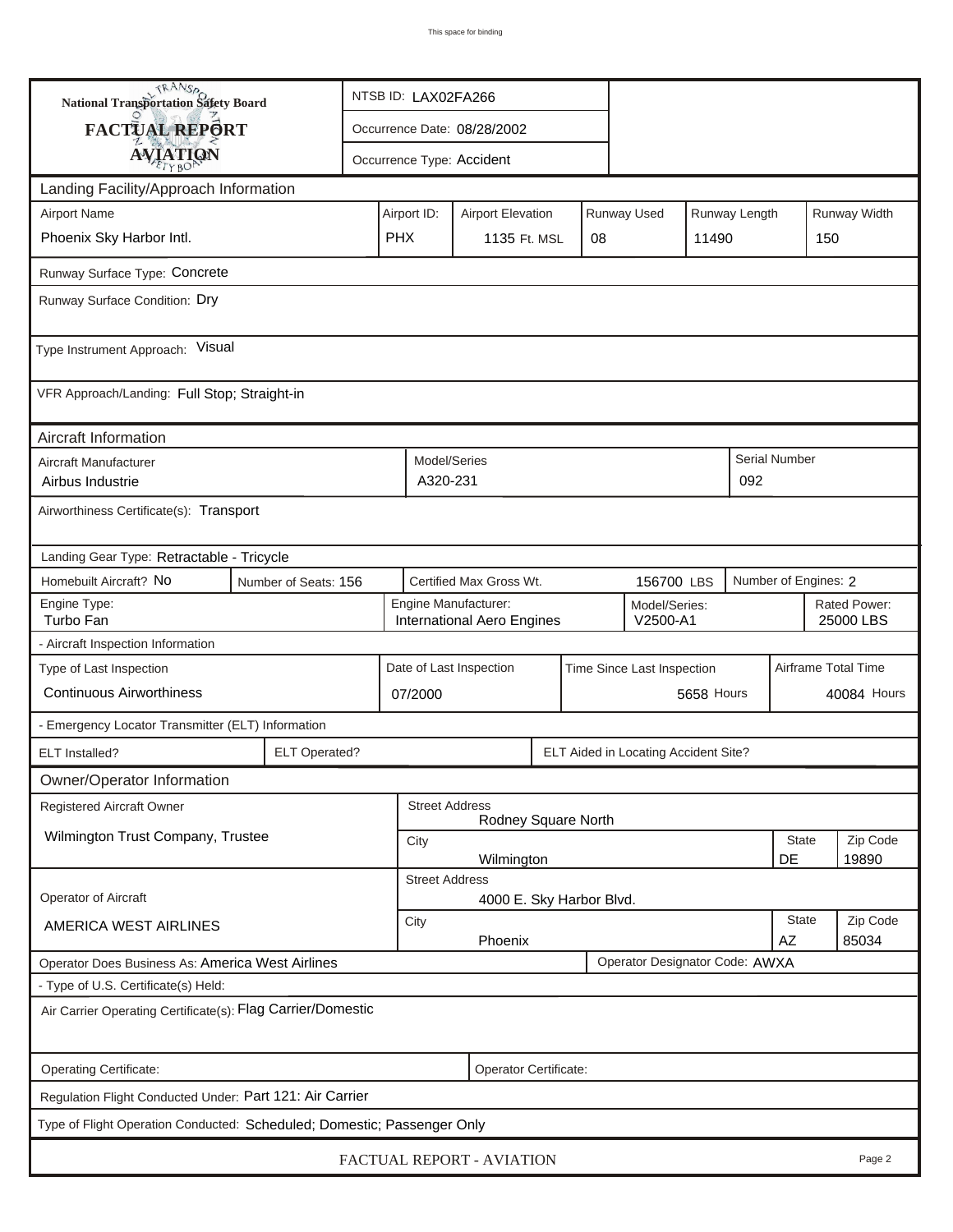|                                                                                        | <b>National Transportation Safety Board</b>             |             |                                     |                                                | NTSB ID: LAX02FA266       |  |              |        |                                         |           |                             |                |                                    |                     |
|----------------------------------------------------------------------------------------|---------------------------------------------------------|-------------|-------------------------------------|------------------------------------------------|---------------------------|--|--------------|--------|-----------------------------------------|-----------|-----------------------------|----------------|------------------------------------|---------------------|
|                                                                                        | FACTUAL REPORT                                          |             |                                     | Occurrence Date: 08/28/2002                    |                           |  |              |        |                                         |           |                             |                |                                    |                     |
|                                                                                        | <b>AVIATION</b>                                         |             |                                     |                                                | Occurrence Type: Accident |  |              |        |                                         |           |                             |                |                                    |                     |
|                                                                                        |                                                         |             |                                     |                                                |                           |  |              |        |                                         |           |                             |                |                                    |                     |
| <b>First Pilot Information</b><br>Date of Birth<br>City<br><b>State</b><br>Name<br>Age |                                                         |             |                                     |                                                |                           |  |              |        |                                         |           |                             |                |                                    |                     |
|                                                                                        |                                                         |             |                                     |                                                |                           |  |              |        |                                         |           |                             |                |                                    |                     |
| On File                                                                                |                                                         |             | On File<br>On File<br>On File<br>59 |                                                |                           |  |              |        |                                         |           |                             |                |                                    |                     |
| Sex: M                                                                                 | Seat Occupied: Left                                     |             |                                     | Principal Profession: Occupational Pilot       |                           |  |              |        |                                         |           | Certificate Number: On File |                |                                    |                     |
| Airline Transport; Flight Instructor<br>Certificate(s):                                |                                                         |             |                                     |                                                |                           |  |              |        |                                         |           |                             |                |                                    |                     |
| Airplane Rating(s):<br>Multi-engine Land; Single-engine Land                           |                                                         |             |                                     |                                                |                           |  |              |        |                                         |           |                             |                |                                    |                     |
| Rotorcraft/Glider/LTA: Helicopter                                                      |                                                         |             |                                     |                                                |                           |  |              |        |                                         |           |                             |                |                                    |                     |
|                                                                                        | Instrument Rating(s):<br>Airplane                       |             |                                     |                                                |                           |  |              |        |                                         |           |                             |                |                                    |                     |
| Airplane Single-engine<br>Instructor Rating(s):                                        |                                                         |             |                                     |                                                |                           |  |              |        |                                         |           |                             |                |                                    |                     |
|                                                                                        | Type Rating/Endorsement for Accident/Incident Aircraft? |             |                                     |                                                |                           |  |              |        | Current Biennial Flight Review? 06/2002 |           |                             |                |                                    |                     |
|                                                                                        | Medical Cert.: Class 1                                  |             |                                     | Medical Cert. Status: With Waivers/Limitations |                           |  |              |        |                                         |           |                             |                | Date of Last Medical Exam: 03/2002 |                     |
|                                                                                        |                                                         |             |                                     |                                                |                           |  |              |        |                                         |           |                             |                |                                    |                     |
| - Flight Time Matrix                                                                   |                                                         | All A/C     | This Make<br>and Model              | Airplane<br>Single Engine                      | Airplane<br>Mult-Engine   |  | Night        | Actual | Instrument                              | Simulated | Rotorcraft                  |                | Glider                             | Lighter<br>Than Air |
| <b>Total Time</b>                                                                      |                                                         | 19500       | 7000                                |                                                |                           |  |              |        |                                         |           |                             |                |                                    |                     |
|                                                                                        | Pilot In Command(PIC)                                   |             | 7000                                |                                                |                           |  |              |        |                                         |           |                             |                |                                    |                     |
| Instructor                                                                             |                                                         |             |                                     |                                                |                           |  |              |        |                                         |           |                             |                |                                    |                     |
| Last 90 Days                                                                           |                                                         | 227         | 227                                 |                                                |                           |  |              |        |                                         |           |                             |                |                                    |                     |
| Last 30 Days<br>Last 24 Hours                                                          |                                                         | 72<br>$\,6$ | 72<br>6                             |                                                |                           |  |              |        |                                         |           |                             |                |                                    |                     |
|                                                                                        | Seatbelt Used? Yes                                      |             |                                     | Shoulder Harness Used? Yes                     |                           |  |              |        | <b>Toxicology Performed? Yes</b>        |           |                             |                | Second Pilot? Yes                  |                     |
|                                                                                        |                                                         |             |                                     |                                                |                           |  |              |        |                                         |           |                             |                |                                    |                     |
|                                                                                        |                                                         |             |                                     |                                                |                           |  |              |        |                                         |           |                             |                |                                    |                     |
|                                                                                        | Flight Plan/Itinerary<br>Type of Flight Plan Filed: IFR |             |                                     |                                                |                           |  |              |        |                                         |           |                             |                |                                    |                     |
| Departure Point                                                                        |                                                         |             |                                     |                                                |                           |  | <b>State</b> |        |                                         |           |                             |                |                                    | Time Zone           |
|                                                                                        |                                                         |             |                                     |                                                |                           |  |              |        | Airport Identifier                      |           | 1803                        | Departure Time |                                    |                     |
| <b>HOUSTON</b>                                                                         |                                                         |             |                                     |                                                |                           |  | <b>TX</b>    |        | IAH                                     |           |                             |                |                                    | <b>CDT</b>          |
| Destination                                                                            |                                                         |             |                                     |                                                |                           |  | <b>State</b> |        | Airport Identifier                      |           |                             |                |                                    |                     |
|                                                                                        | Same as Accident/Incident Location                      |             |                                     |                                                |                           |  |              |        | <b>PHX</b>                              |           |                             |                |                                    |                     |
|                                                                                        | Type of Clearance: IFR; VFR                             |             |                                     |                                                |                           |  |              |        |                                         |           |                             |                |                                    |                     |
| Type of Airspace:                                                                      |                                                         |             |                                     |                                                |                           |  |              |        |                                         |           |                             |                |                                    |                     |
|                                                                                        | Weather Information                                     |             |                                     |                                                |                           |  |              |        |                                         |           |                             |                |                                    |                     |
| Source of Briefing:<br>Company                                                         |                                                         |             |                                     |                                                |                           |  |              |        |                                         |           |                             |                |                                    |                     |
| Method of Briefing:                                                                    |                                                         |             |                                     |                                                |                           |  |              |        |                                         |           |                             |                |                                    |                     |
| FACTUAL REPORT - AVIATION<br>Page 3                                                    |                                                         |             |                                     |                                                |                           |  |              |        |                                         |           |                             |                |                                    |                     |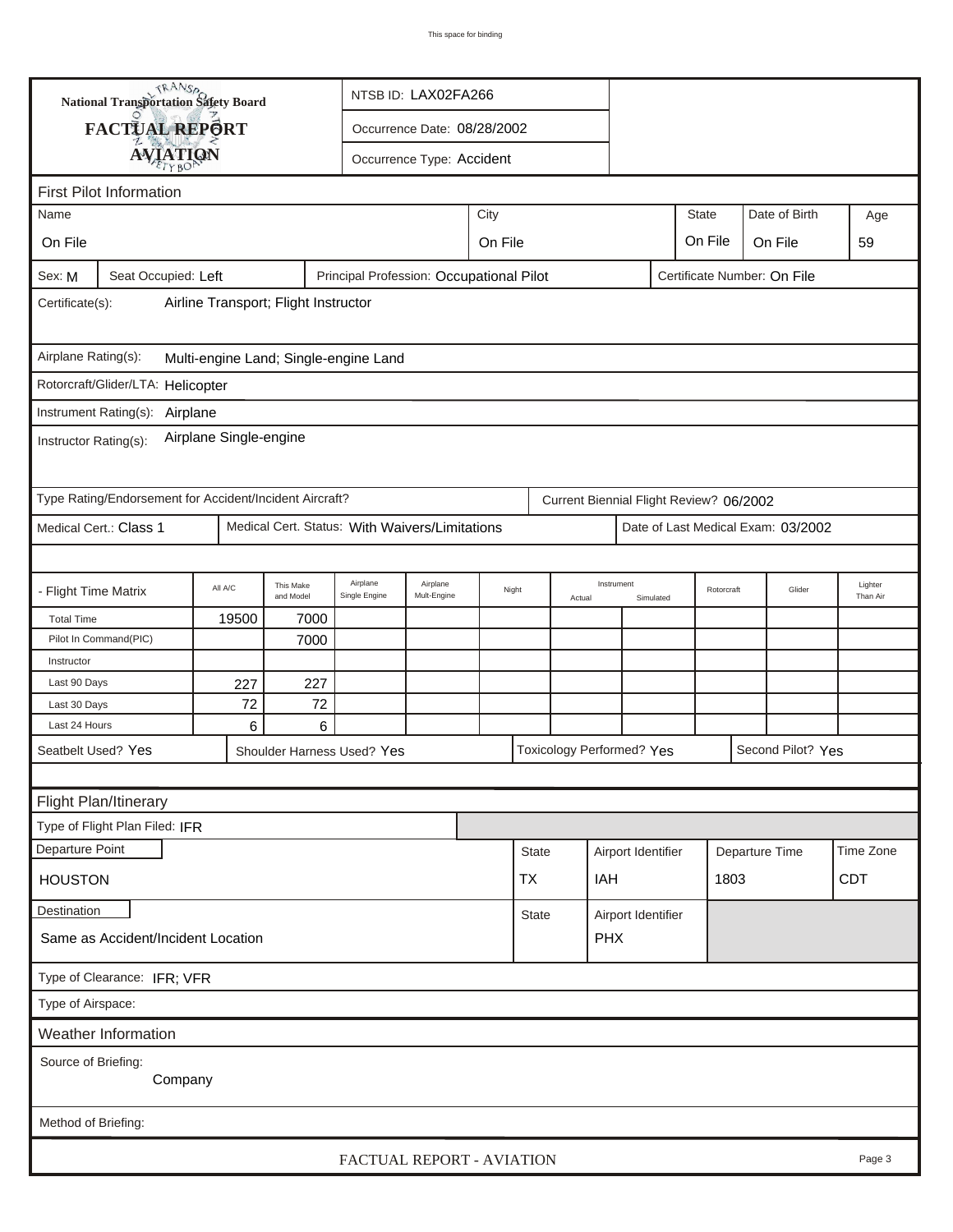|                        | <b>National Transportation Safety Board</b>                  |                  |                           | NTSB ID: LAX02FA266         |                    |                                 |      |                                                       |                   |                              |           |
|------------------------|--------------------------------------------------------------|------------------|---------------------------|-----------------------------|--------------------|---------------------------------|------|-------------------------------------------------------|-------------------|------------------------------|-----------|
|                        | FACTUAL REPORT                                               |                  |                           | Occurrence Date: 08/28/2002 |                    |                                 |      |                                                       |                   |                              |           |
|                        | <b>AVIATION</b>                                              |                  |                           | Occurrence Type: Accident   |                    |                                 |      |                                                       |                   |                              |           |
|                        | Weather Information                                          |                  |                           |                             |                    |                                 |      |                                                       |                   |                              |           |
| WOF ID                 | <b>Observation Time</b>                                      | Time Zone        | <b>WOF Elevation</b>      |                             |                    | WOF Distance From Accident Site |      |                                                       |                   | Direction From Accident Site |           |
| <b>PHX</b>             | 1856                                                         | <b>MST</b>       | 1135 Ft. MSL              |                             |                    |                                 |      | 0 NM                                                  |                   |                              | Deg. Mag. |
|                        | Sky/Lowest Cloud Condition: Scattered                        |                  |                           |                             |                    | 9000 Ft. AGL                    |      | Condition of Light: Day                               |                   |                              |           |
|                        | Lowest Ceiling: Broken                                       |                  | 13000 Ft. AGL             |                             | Visibility:        |                                 | $10$ | <b>SM</b>                                             | Altimeter:        | 29.78                        | "Hg       |
| Temperature:           | $32\,^{\circ}\textrm{C}$                                     | Dew Point:       | 17 °C                     |                             | Wind Direction: 90 |                                 |      |                                                       | Density Altitude: |                              | Ft.       |
| Wind Speed: 14         |                                                              | Gusts:           |                           |                             |                    |                                 |      | Weather Condtions at Accident Site: Visual Conditions |                   |                              |           |
| Visibility (RVR):      | Ft.                                                          | Visibility (RVV) |                           | <b>SM</b>                   |                    | Intensity of Precipitation:     |      |                                                       |                   |                              |           |
|                        | Restrictions to Visibility: No Obscuration; No Precipitation |                  |                           |                             |                    |                                 |      |                                                       |                   |                              |           |
|                        |                                                              |                  |                           |                             |                    |                                 |      |                                                       |                   |                              |           |
| Type of Precipitation: |                                                              |                  |                           |                             |                    |                                 |      |                                                       |                   |                              |           |
|                        |                                                              |                  |                           |                             |                    |                                 |      |                                                       |                   |                              |           |
|                        | <b>Accident Information</b>                                  |                  |                           |                             |                    |                                 |      |                                                       |                   |                              |           |
|                        | Aircraft Damage: Substantial                                 |                  | Aircraft Fire: None       |                             |                    |                                 |      | Aircraft Explosion None                               |                   |                              |           |
| Classification:        |                                                              |                  |                           |                             |                    |                                 |      |                                                       |                   |                              |           |
|                        | - Injury Summary Matrix                                      | Fatal            | Minor<br>Serious          |                             | None               | <b>TOTAL</b>                    |      |                                                       |                   |                              |           |
| <b>First Pilot</b>     |                                                              |                  |                           | 1                           |                    | 1                               |      |                                                       |                   |                              |           |
| Second Pilot           |                                                              |                  |                           |                             | 1                  | 1                               |      |                                                       |                   |                              |           |
| <b>Student Pilot</b>   |                                                              |                  |                           |                             |                    |                                 |      |                                                       |                   |                              |           |
|                        | Flight Instructor                                            |                  |                           |                             |                    |                                 |      |                                                       |                   |                              |           |
| <b>Check Pilot</b>     |                                                              |                  |                           |                             |                    |                                 |      |                                                       |                   |                              |           |
|                        | <b>Flight Engineer</b>                                       |                  |                           |                             |                    |                                 |      |                                                       |                   |                              |           |
|                        | Cabin Attendants                                             |                  |                           |                             | 3                  | 3                               |      |                                                       |                   |                              |           |
| Other Crew             |                                                              |                  |                           |                             |                    |                                 |      |                                                       |                   |                              |           |
| Passengers             |                                                              |                  | 1                         | 8                           | 145                | 154                             |      |                                                       |                   |                              |           |
| - TOTAL ABOARD -       |                                                              |                  | $\mathbf{1}$              | 9                           | 149                | 159                             |      |                                                       |                   |                              |           |
| Other Ground           |                                                              |                  |                           |                             |                    |                                 |      |                                                       |                   |                              |           |
|                        | - GRAND TOTAL -                                              |                  | 1                         | 9                           | 149                | 159                             |      |                                                       |                   |                              |           |
|                        |                                                              |                  |                           |                             |                    |                                 |      |                                                       |                   |                              |           |
|                        |                                                              |                  | FACTUAL REPORT - AVIATION |                             |                    |                                 |      |                                                       |                   |                              | Page 4    |